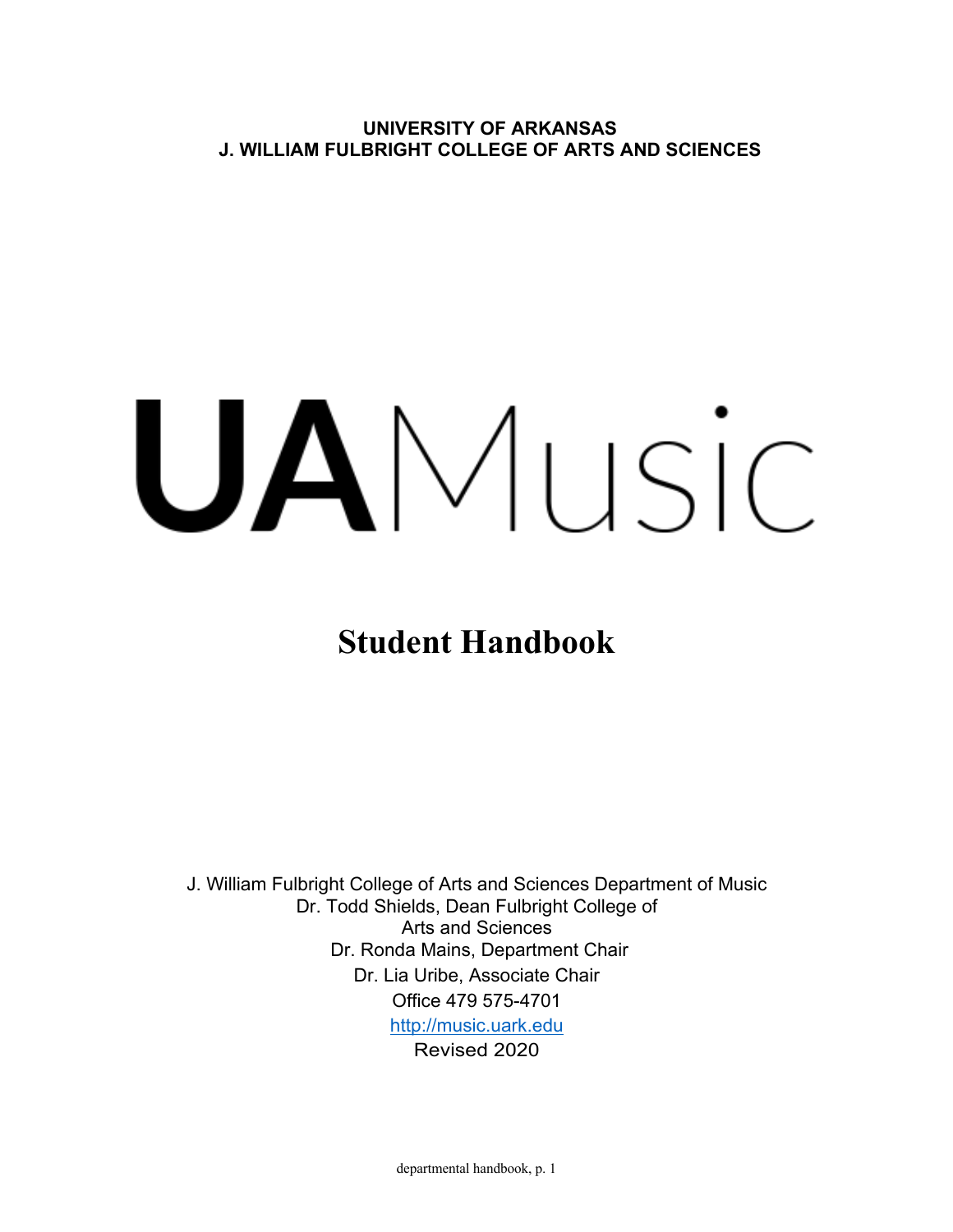# **MESSAGE FROM THE CHAIR: COVID UPDATE**

Dear Music Students,

I hope all of you are well.

I am sure there are many questions about how the University will proceed in August, and I don't have all the answers yet. Even though we have been dealing with the effects of COVID-19 for several months now, there remains a very high level of concern about safety. While we are all anxious to get back to what we do, safety is our first priority.

Right now, we are preparing to be face-to-face at some level. We have mapped out all ensemble and classroom spaces to maintain 6 feet of spaces between individuals for classrooms and 10-foot spaces between participants in ensembles. Practice rooms will be limited to use during certain times so that we will be able to sanitize. There will be no locker use in the music building and the bridge will be closed for everything except some computer use. Traffic patterns in the building will be marked with arrows. Some instructors have chosen to deliver their courses this fall virtually, and those instructors will communicate with you very soon about how their courses will work (if they haven't already done so). We are proceeding carefully.

Fall ensembles will be different than in the past. We will have no public performances, but we are planning some musical events to be recorded and posted online if we are able to be on campus. Singing and playing certain instruments is believed to be unsafe in any indoor environment at this point, so we are watching research studies about safety and about mitigation processes. I will provide more concrete information once those research studies results are published. For now, sign up for classes and ensembles as you have done in the past. You will hear from ensemble directors about auditions and ensemble procedures.

The faculty and staff in the Department of Music are committed to helping you achieve your academic goals. Please be patient as we prepare for fall.

Stay well!

Best,

Dr. Mains

August 2020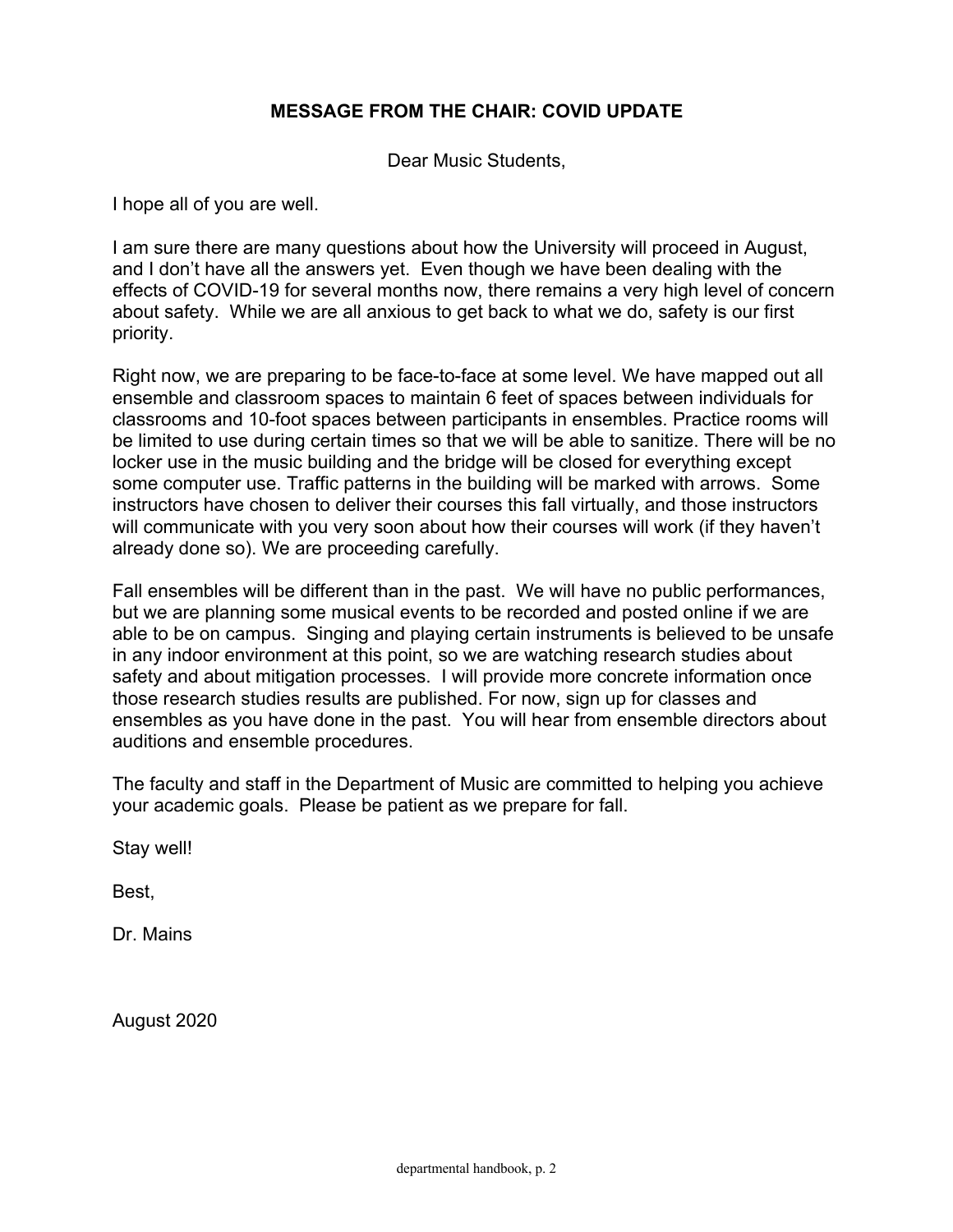#### **DEPARTMENT OF MUSIC COVID RESPONSE FOR FALL /SPRING 2021 This plan is subject to change in accordance with CDC/UA mandates**

During these unprecedented times, the Department of Music continues the highest level of instruction at the University of Arkansas. While much of what we do as musicians has to be altered to accommodate safety protocols, the health and safety of our students, faculty, and community as a whole are the most important things right now. To that effect, several new protocols are in place for the Department of Music. These can be found here or the COVID19 Response page in the website left menu. If you have questions, please contact Dr. Ronda Mains, Department Chair of Music.

# **Building Hours:**

As of August 24, 2020, the Billingsley Music Building and the Stella Boyle Smith Concert Hall will follow the following new times of operation:

- Open Monday Friday, 8:00am to 7:00pm
- Closed after 7:00pm and weekends

## **Practice Rooms:**

All spaces in the Department of Music must be reserved for use—this includes the Stella Boyle Smith Concert Hall. This includes practice rooms, classrooms, rehearsal spaces, concert halls, and meeting spaces. Faculty and students must make a request for use of space no later than 1-week in advance.

Practice rooms and rehearsal spaces will be assigned to students based on availability. Reservations are limited to one-hour per day, between the hours of 8:00am and 7:00pm. The building will not be open after 7:00pm during the week and will remain closed on the weekends to all students. Additionally, every practice space must have at least 30 minutes of downtime between reservations. No one may use the room during its downtime. For rehearsal space, only one person is allowed in the room, even if that room can accommodate more.

To reserve practice space, please use this form: Practice Room Request

## **Recital Protocols:**

To safeguard the health of all students, faculty, staff, and community members, **no public concerts or recitals will be presented by the Department of Music in the fall semester.** Only student recitals required for degree completion will be accommodated at this time. There will be no audience in attendance at any event. There are strict limitations on the number of people allowed on stage and in the hall, (see LIVESTREAM RECITALS below).

There are three ways that the requirements of a degree recital may be completed.

1. **ON-CAMPUS LIVESTREAM RECITALS** — Students may give their recitals on campus with the assistance of technical staff of Stella Boyle Smith Concert Hall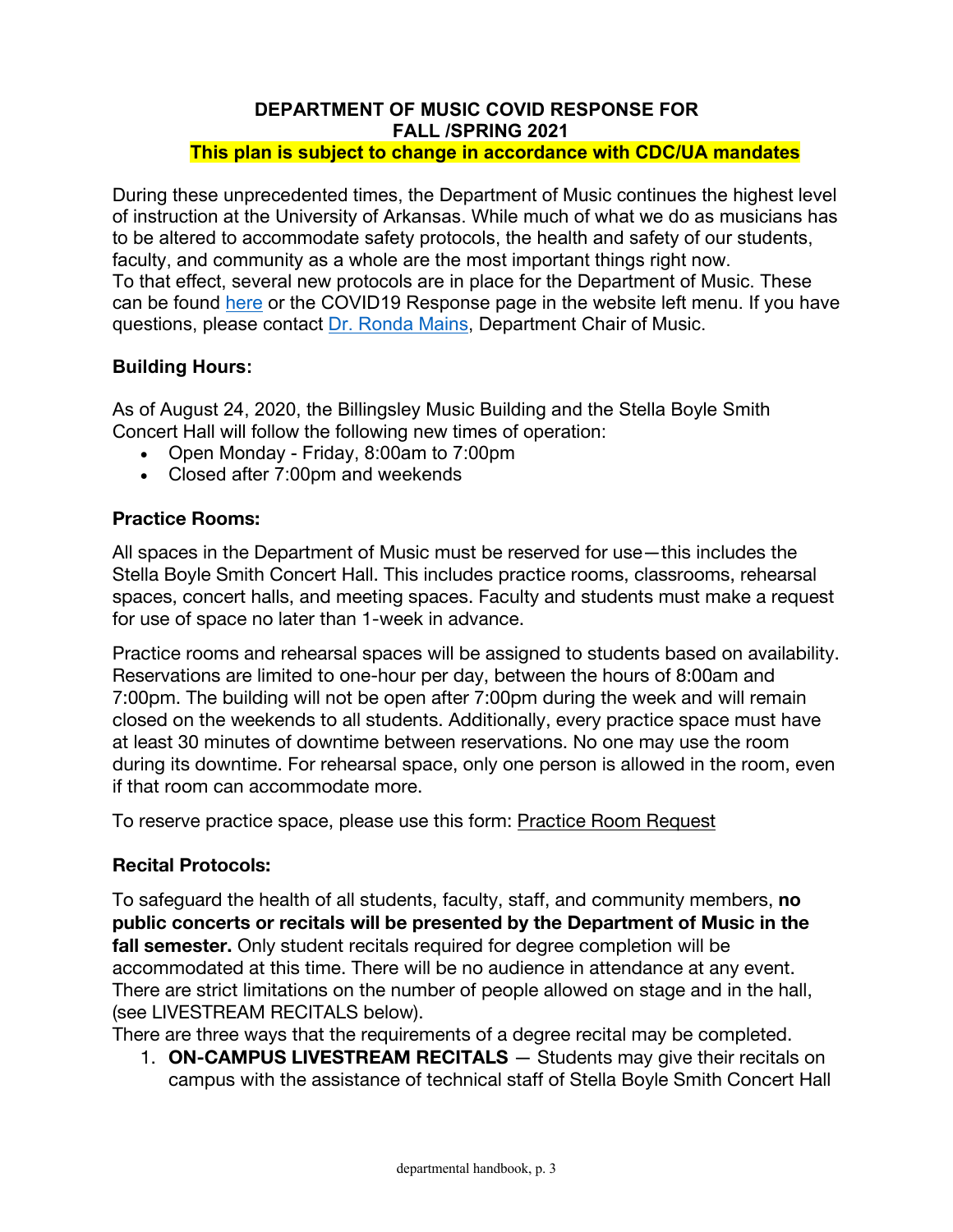or the Faulkner Performing Arts Center. These recitals will be livestreamed to the Department of Music YouTube channel and audio recorded.

- 2. **OFF-CAMPUS RECORD ON YOUR OWN** Students may perform their recital off campus and submit the recording to their applied teacher. A video recording is preferred if permission is given to stream the recital on the Department of Music YouTube channel.
- 3. **ALTERNATIVE ASSIGNMENT** An alternative assignment may be pursued with the written consent of the area coordinator and the department chair. Any alternate assignment should demonstrate relevance to their applied study.

# **RECITAL SCHEDULING PROTOCOLS**

All reserved dates previously arranged for Fall 2020 recitals in Stella Boyle Smith are now canceled. Students who held one of those previously reserved dates will be assigned a new date following the guidelines below.

Accommodations for on-campus live recording sessions will be prioritized as follows:

- 1. Students who rescheduled their recitals from the Spring 2020 semester due to the campus-wide shutdown of facilities.
- 2. Students registered for a senior or final graduate recital to fulfill degree requirements.
- 3. Graduate students in their second year of study who have not yet completed one recital.
- 4. Performance majors registered for a junior recital.

Applied faculty shall provide a list at the beginning of the fall semester that inventories all required degree recitals in their studio for the academic year. This inventory should prioritize the recitals as listed  $1 - 4$  above. Faculty are asked to indicate the students who will not complete a recital on campus (e.g., fully remote students) and any student who can delay their recital.

All students who need to complete their recital requirements on campus will work with their faculty members to pick a two-week range of dates for scheduling their recital recording. Each student will be assigned a date and time within that two-week range that works best for faculty and the student. Recitals will be assigned to the Stella Boyle Smith Concert Hall as the primary space or the Faulkner Performing Arts Center as a backup venue. Due to scheduling of technical staff, availability of FAMA to sanitize, and working around classes in these spaces we cannot honor any requests for a particular hall.

# **LIVESTREAM RECITALS**

Students opting to perform their recital on campus will be livestreamed from the Stella Boyle Smith Concert Hall or Faulkner Performing Arts Center, based on availability. The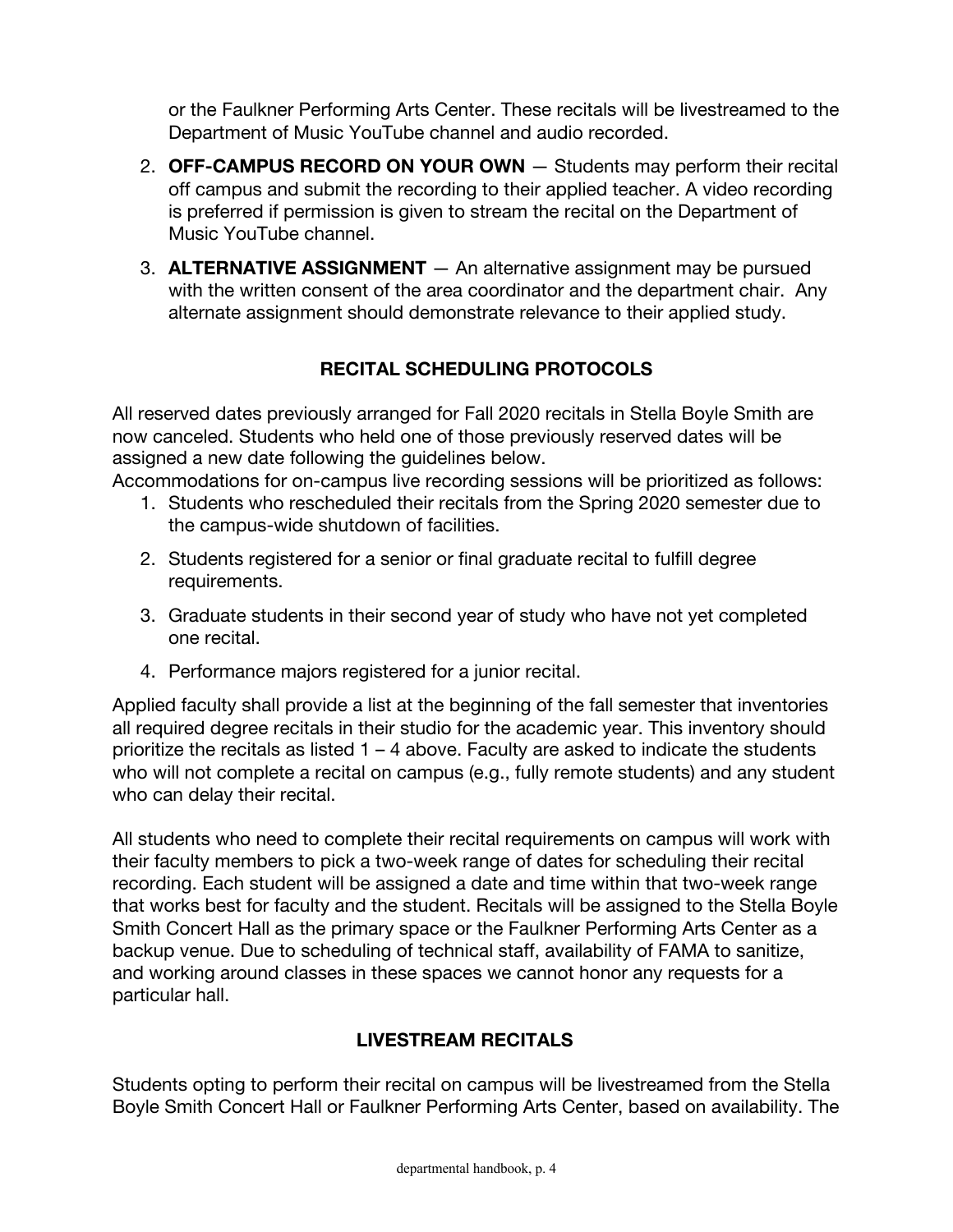livestream will broadcast on the Department of Music's YouTube channel (https://www.youtube.com/channel/UCss1xRMbtSZmNJPWUy0XE\_A). Recitals will also be audio-recorded as they have been before with the files being shared to faculty members, the performer, and Mullins Library.

Students are still required to submit their recital program information to the Music Office no later than 14 days prior to their recital. The office will create an official program for students following the template for departmental performances. A PDF will be provided for the livestream with printed copies being distributed to the student's applied professor for archiving.

Guidelines for livestream recitals:

- Reservations last 2 hours
	- $\circ$  Recitals will be given 30 minutes of warmup time before recording begins
- No audience allowed; this includes family and friends
- No live collaboration allowed
- Personnel allowed:
	- o 1 soloist allowed on stage
	- o 1 faculty member allowed in audience
	- $\circ$  1-2 technicians allowed in hall

Production restrictions:

- Setup will by necessity be bare-bones; no stage changes will be allowed
- Performance must be played through as if it were live; re-take will not be allowed
- No dress rehearsals can be accommodated, only the 30-minute warmup before recording begins

# **OFF-CAMPUS RECITALS**

Students have the option of performing their recital off-campus as long as they can provide a recording of the event. A video recording is preferred if the intention is to have the recording streamed. Some may find this option appealing so that they may have family members present.

This option also allows an excellent opportunity for students to gain experience in selfrecording. If the pandemic worsens and campus is forced to close, it is likely that all students will move to this off-campus option.

At least three workshops will be provided by the Department of Music to help students learn best practices about recording off-campus. In addition to recommendation by Department staff, students will be able to ask questions during these workshops.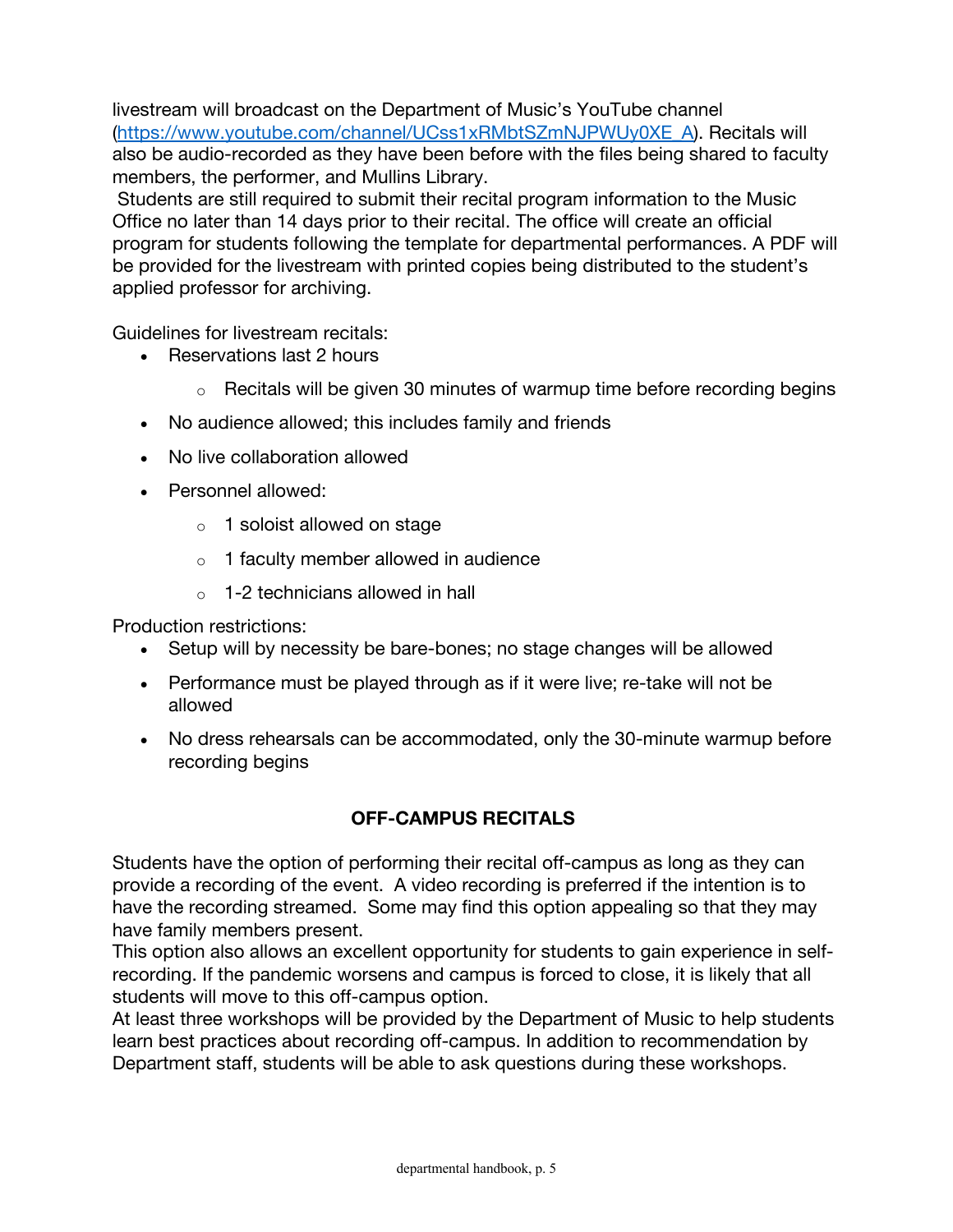# **STUDENT HANDBOOK 2020-2021**

## **UNIVERSITY OF ARKANSAS DEPARTMENT OF MUSIC**

## **OVERVIEW**

The Department of Music is home to over 300 music students and 35 graduate students with a faculty of 50 nationally and internationally recognized scholars, pedagogues, and musicians. The program offers degrees at the bachelor and master levels, a one-year intensive performer's certificate, and an online certificate in music education for special needs student. The University of Arkansas is accredited by the National Association of Schools of Music.

The University of Arkansas boasts two full-time, on-campus performance halls. The Jim & Joyce Faulkner Performing Arts Center and Stella Boyle Smith Concert. In total, the Department offers over 400 ensemble, student, faculty, and guest artist concerts each year.

# **A. DEPARTMENT OF MUSIC - FACILITIES**

The Department of Music has offices and classrooms in different university Buildings:

## GEORGE AND BOYCE BILLINGSLEY MUSIC BUILDING (MUSC)

The current building housing the music department was completed in 1976 as an annex to the Fine Arts Building, designed by Edward Durell Stone in 1950. The University of Arkansas Board of Trustees honored George and Boyce Billingsley of Bella Vista, Arkansas, by naming the UA music building the George and Boyce Billingsley Music Building in 2000 for establishing the Boyce and George Billingsley Music Fund. The Billingsley Music Building is the main music facility on campus which houses music classrooms and rehearsal spaces as well as faculty studios, music administrative offices, and practice rooms.

## FINE ARTS CENTER (FNAR) STELLA BOYLE SMITH CONCERT HALL

Each year the Department of Music hosts over 200 concerts and recitals featuring student, faculty, and guest artist performances. Located on the first floor of the Fine Arts Center, the Stella Boyle Smith Concert Hall is the music department's main venue for showcasing student, faculty, and guest solo and chamber music recitals.

## LEWIS E. EPLEY JR. BAND HALL (BAND)

Today, more than two percent of the undergraduate population of the University of Arkansas participates in the University of Arkansas Bands. Four concert bands, the 350-member Razorback Marching Band, and the 100-member Hogwild Pep Band provide enriching opportunities and music experiences for our students while honoring the traditions of our program and our university. The Epley Band hall houses two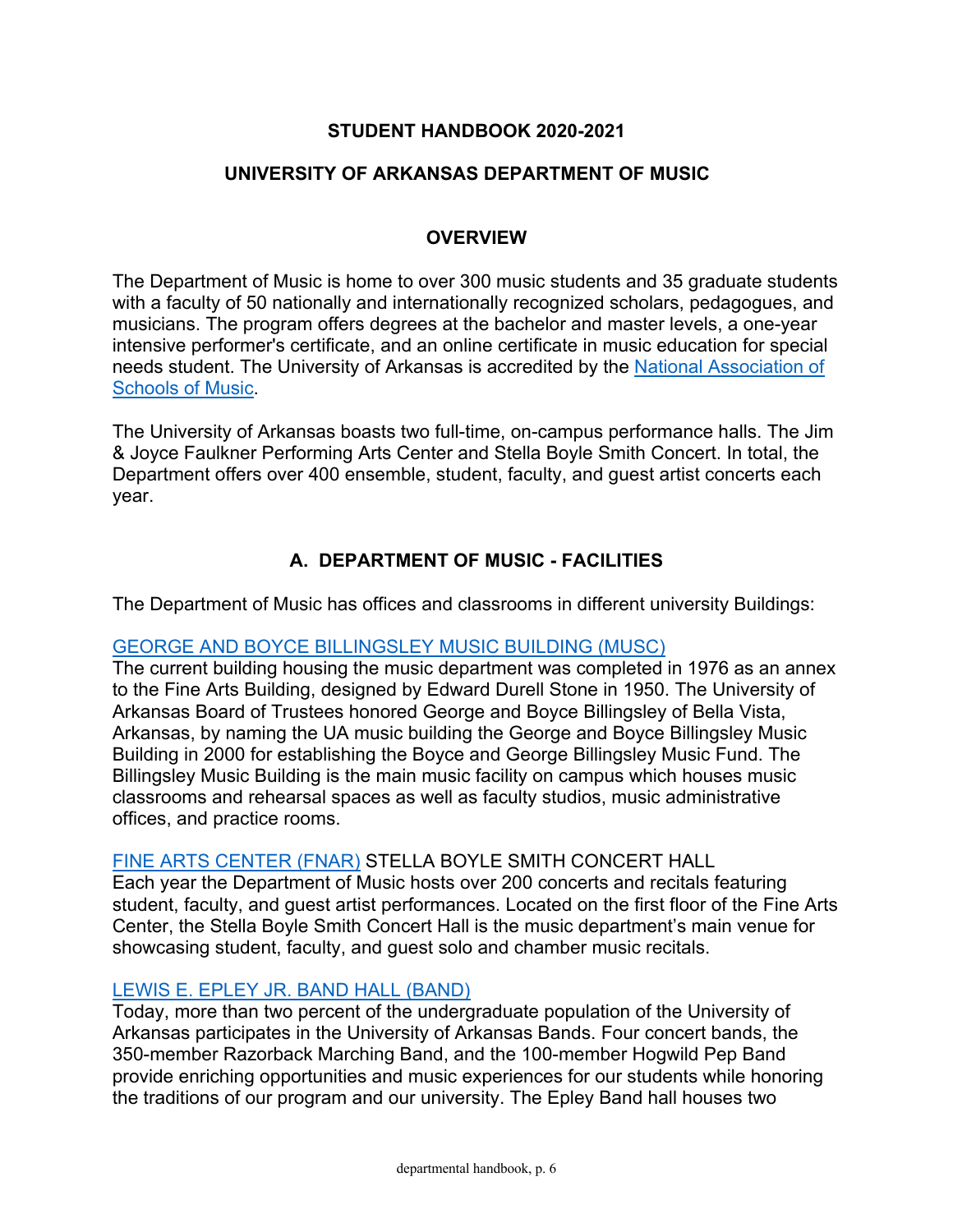rehearsal halls for band and orchestra. It also serves as a practice space for percussion students and numerous chamber ensembles and provides administrative offices for our band personnel.

# JIM AND JOYCE FAULKNER PERFORMING ARTS CENTER (FPAC)

Nestled near the stunning Ozark Mountains on the beautiful University of Arkansas campus, the Jim & Joyce Faulkner Performing Arts Center is a 500+ seat state of the art venue dedicated to providing a community-centered approach to the performing arts. In addition to hosting acclaimed artists and performers, the Faulkner Center is also home to the University of Arkansas music department's large ensembles. With an impressive offering of renowned performers and culturally relevant events, the Faulkner Center excels in its mission of contributing to education and excellence, helping build a new generation of artists and patrons. Center — a renovation of the old Field House, which is on the National Register of Historic Places — is named in honor of the couple's major gift to the project. Completed in September 2015, this world-class performing arts center provides a seating capacity for up to 588 patrons. The Faulkner Performing Arts Center is the main performance venue for the university's musical organizations and hosts guest musical activities for the university and Northwest Arkansas community.

## BUCHANAN ANNEX (THE LAUNDRY ROOM)

Located just south of the Harmon Parking Deck at 110 N. Harmon Ave., the Laundry Room provides a perfect place for rehearsals that include electronic amplifiers for guitar, bass, and vocals. Top-notch equipment has been donated by fervent supporters of the Department of Music and the J. William Fulbright College of Arts and Sciences. Guitar and jazz courses are taught in the Laundry Room and the university's musical theatre also has access to the rehearsal space.

## GIFFELS OLD MAIN

Old Main was the first permanent building to be erected on the Arkansas Industrial University campus. Its exterior was finished in 1875, just three years after the university opened for classes. It is the oldest building still standing on the campus and the only one built in the 19th century still standing.

#### HILLSIDE AUDITORIUM

Hillside Auditorium is located to the east of the Greek Theatre and includes two auditoriums with combined seating for 740 students (265 in the upper auditorium and 475 in the lower auditorium)

## ADOHI (ADOB)

The new Adohi Hall at the University of Arkansas is located just east of Bud Walton Arena and south of Pomfret Hall. It includes three buildings and the projected construction cost is \$79.6 million. The two residential buildings on Stadium Drive are five stories each and provide approximately 200,000 square feet of living space including room for five Living Learning Communities.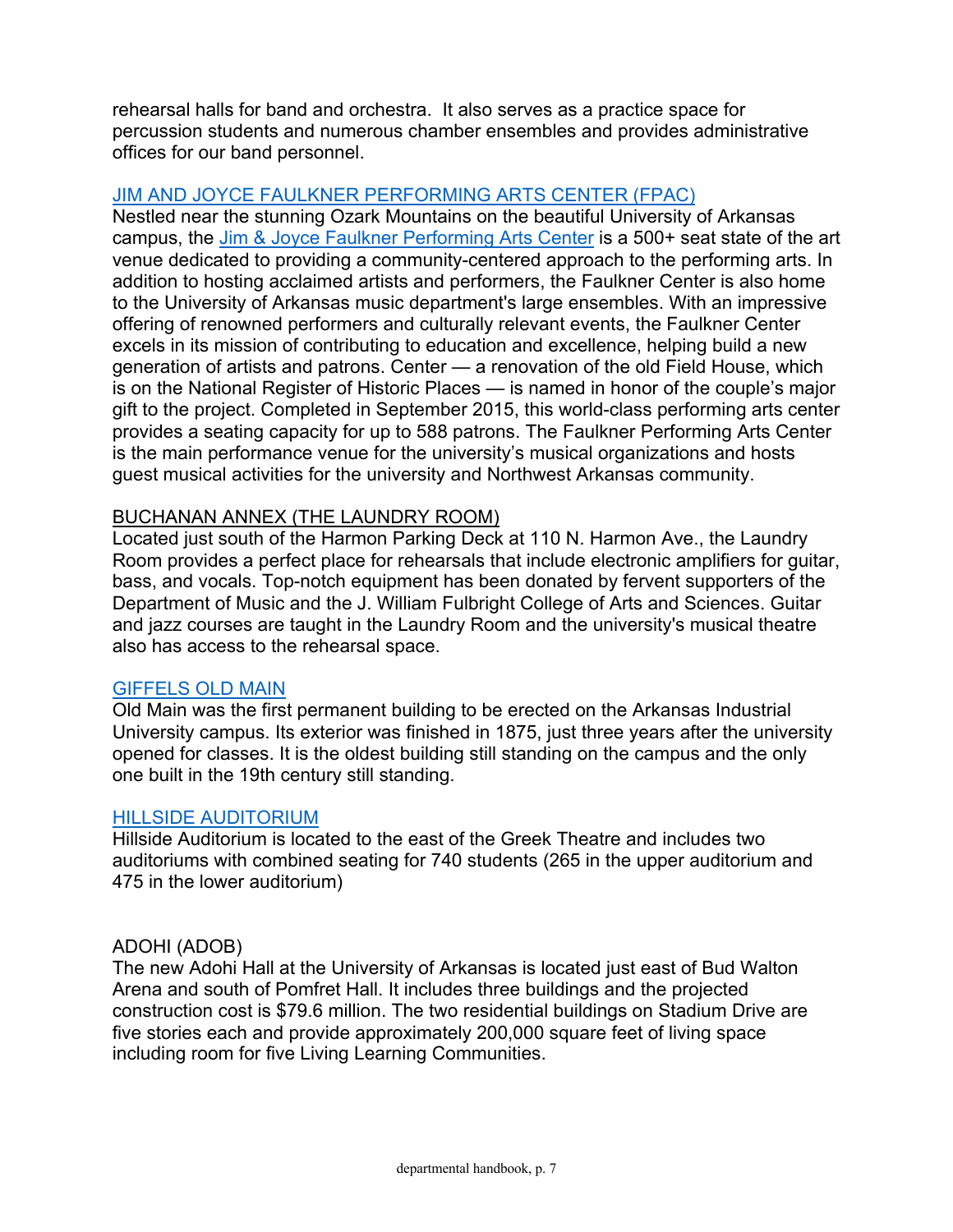In addition to campus facilities, we have partnerships with Haxton Road, Guisinger, Mt Sequoyah, Sunrise Guitars, Crystal Bridges and other places in the NWA community.

# **MULLINS LIBRARY**

The Multimedia Services Department is located on the main floor of Mullins Library, directly north of the Music Building. Now housed in the Lindley and Kaneaster Hodges, Jr. Reading Room, music resources are centrally located in the main library on campus.

The Multimedia Services Department provides many resources including physical books, scores, recordings, sound and video viewing equipment, computer stations with audio and notation software, and keyboards. Additionally, the library offers many online resources for music students, such as streaming audio and video services, e-books, online encyclopedias, scores, and databases of scholarly articles. Individual research assistance is available by appointment or at the reference desk. The library catalogs and archives past performances given in the Stella Boyle Smith Concert Hall. To obtain a recording of a previous recital or concert, contact the Multimedia Services Department at (479) 575-5517 or libmulti@uark.edu. Our music library liaison is Dr. Micaela Baranello

# **LOCKER CHECK-OUT Restricted due to COVID protocols, see COVID Response**

Students who are declared music majors, or students registered for an ensemble with a demonstrable need, are entitled to a locker in the Music or band buildings. Locker assignments are based on the size required for each student's need, and are made each Fall, Spring and Summer terms in the department office. Students should bring copies of their class schedule print-outs when registering for lockers to verify ensemble enrollment. Lockers must be vacated at the end of each semester unless arrangements have been made in the department office to retain the locker during the next term.

# **BUILDING ACCESS**

## **Restricted due to COVID protocols, see COVID Response**

# **INSTRUMENT CHECK-OUT Restricted due to COVID protocols, see COVID Response**

Students enrolled in MUEN (Music Ensemble), MUAP (Applied Music). or MUAC(Applied Class) courses be eligible to check-out university-owned equipment for use in those courses. Check with the MUAP teacher, MUAC teacher or MUEN conductor for details.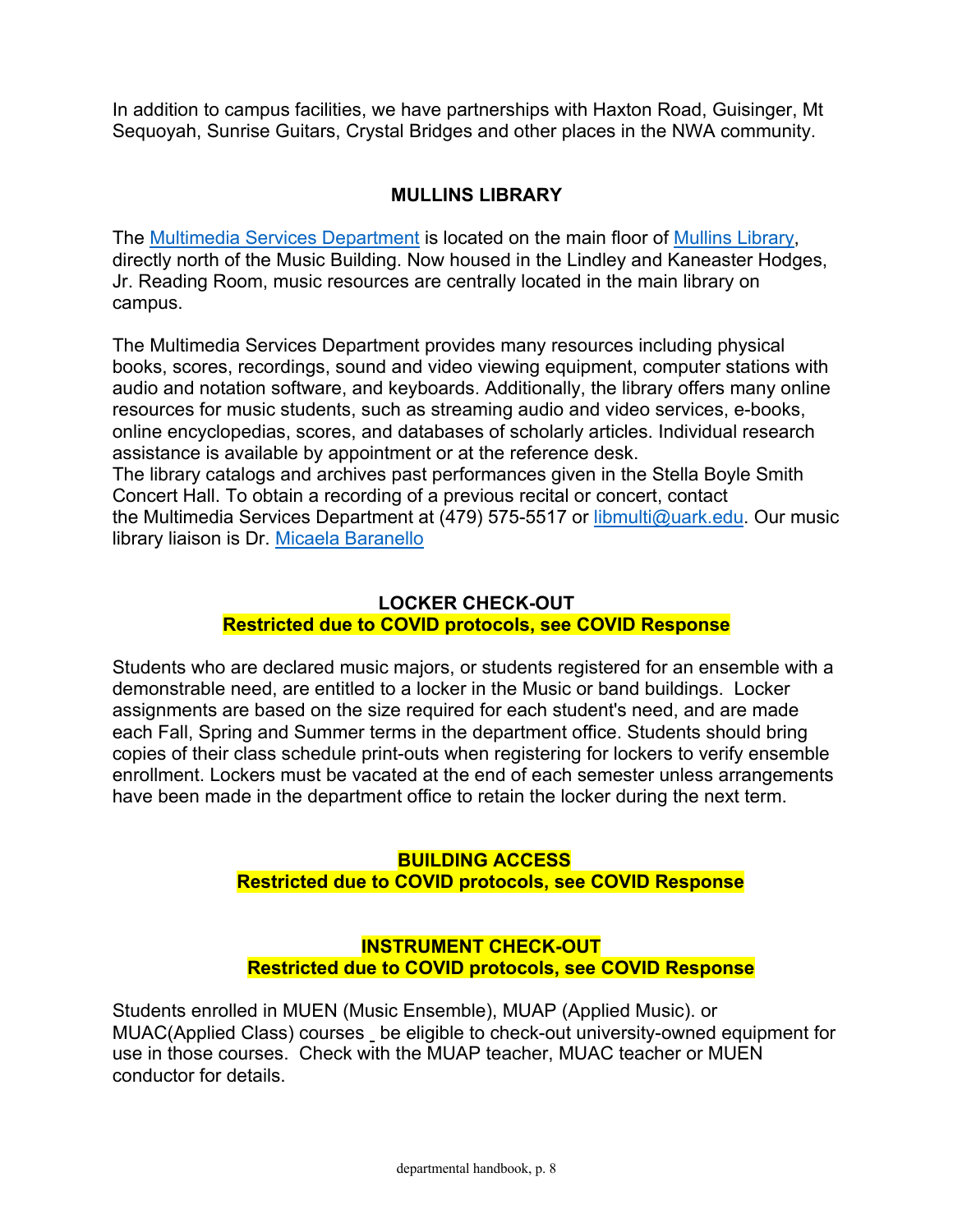# **PRACTICE ROOMS Controlled due to COVID protocols, see COVID Response**

There are several different practice rooms available in the music building and the band building. There are pianos in practice rooms on the third floor in rooms that will remain locked.

## **MUSIC STANDS**

Music stands are provided in the instrumental large ensemble rehearsal areas (the two large rehearsal areas in Epley Hall, and the Concert Hall). Music stands can be found in practice rooms in the Music Building.

## **MUSIC DEPARTMENT OFFICE**

The Music Department Office, located in MUSC 201, houses the Department Chair, the Community Music Schools (CMS) and the departmental administrative assistants. Contact Dr. Justin Hunter, Director of Admissions and Operations

## **RESERVING CONCERT FACILITIES Controlled due to COVID protocols, see COVID Response**

Recital reservations have priority over rehearsal reservations. If a recital request comes after a reserved rehearsal reservation for the same time, the recital request may, in most cases, get the reserved time. Students are only guaranteed one reservation for dress rehearsal in the Concert Hall; dress rehearsals in Giffels (Old Main Building) or other facilities may not be possible. The Laundry Room facility can be reserved small ensemble rehearsals and for recording sessions. It will not be reserved for single user practice space. Laundry Room Reservations

## **CONCERT PROGRAMS**

Find template and other resources HERE

## **RECORDING**

The Music Department records all student degree recitals, student ensemble performances, and faculty recitals.

1. Degree Recital Recording for all music majors. The performer is provided a digital/cloud recording of the performance.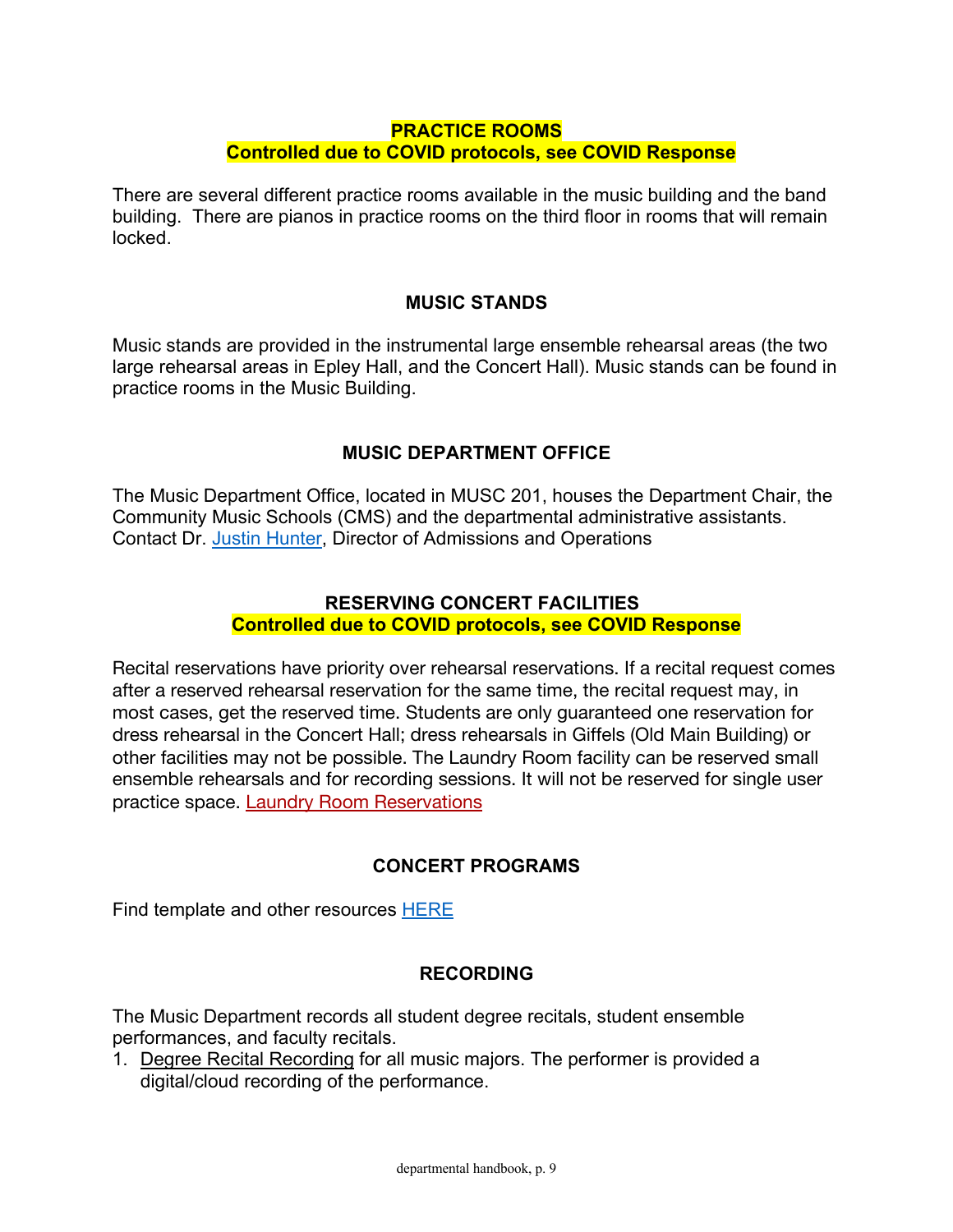- 2. Student Ensemble Performances are recorded on digital formats, kept in the cloud, and the ensemble director is provided a copy.
- 3. Faculty Recitals are recorded digitally, and the faculty member is provided a copy
- 4. Only events scheduled in the Fine Arts Concert Hall and Faulkner Performing Arts Center will be routinely recorded by the Music Department; other events may be recorded as needs and circumstances dictate.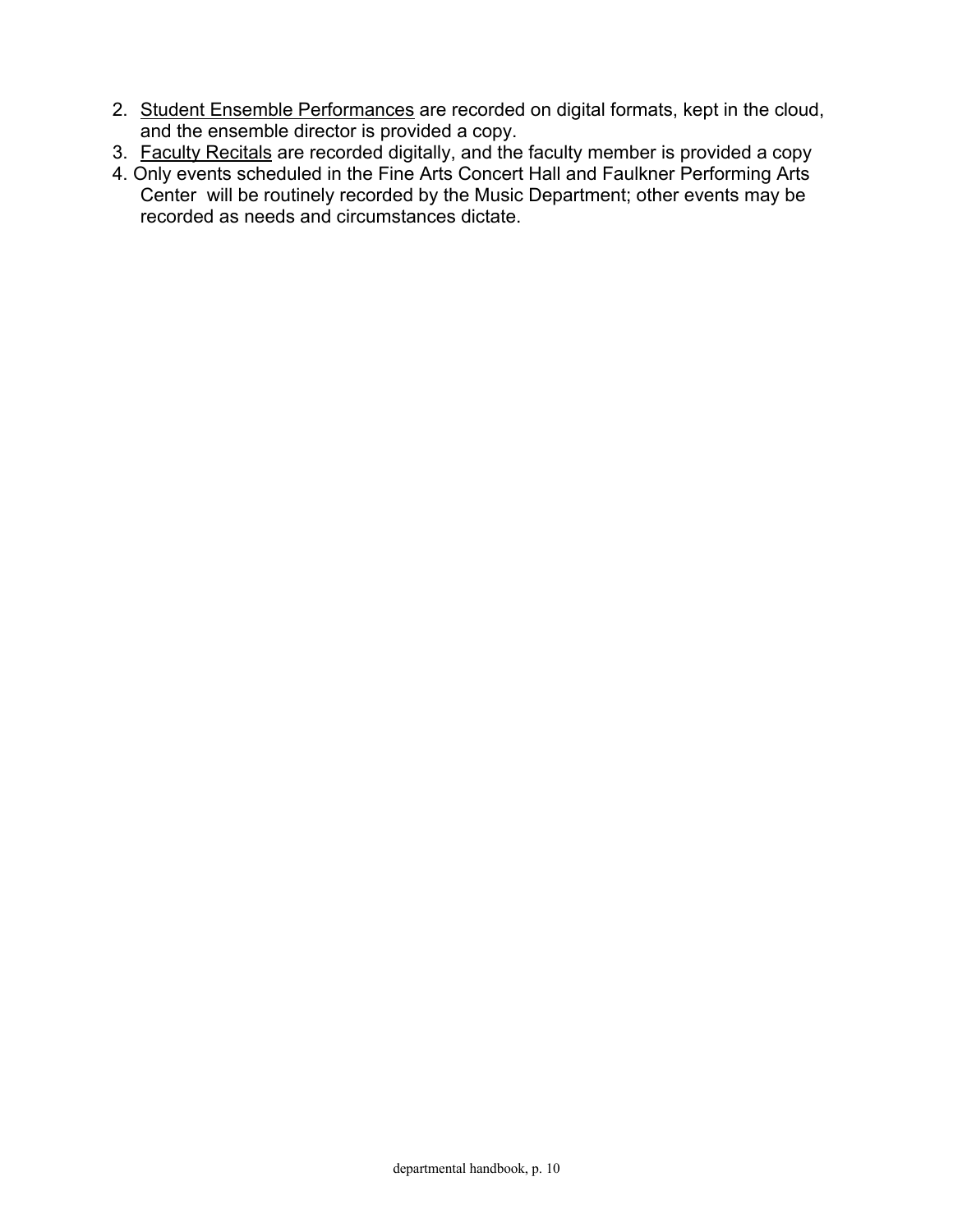## **B. DEPARTMENT OF MUSIC - DEGREE INFORMATION AND OTHER IMPORTANT INFORMATION**

# **DEGREES OFFERED**

The Music Department offers students the opportunity to study with gifted, nationally and internationally recognized faculty while pursuing their undergraduate or graduate music degrees.

Undergraduate students may choose to pursue either a Bachelor of Arts Degree in music or a Bachelor of Music Degree. Students choosing a career path in the Bachelor of Music Degree may specialize in one or more areas of emphasis: music composition, music education, music performance, music theory, or the Bachelor of Music Degree with elective studies in business.

Master of Music students can pursue emphases in composition, instrumental conducting, instrumental performance, music education, music history, or music theory. Graduate students who have completed an MA Degree or its equivalent have the opportunity to further develop their musical skills in a performance-intensive program culminating in a Graduate Certificate in Advanced Performance.

# **UNDERGRADUATE DEGREES**

The **Bachelor of Arts** is a liberal arts degree focused on music studies. Students in the BA program can pursue a number of paths in music and enjoy flexibility in elective hours to pursue personal and career interests. Many double majors are encouraged to pursue the BA degree for its flexibility. The B.A. degree is offered through Fulbright College of Arts & Sciences.

The Bachelor of Music is available in two distinct tracks: performance and music education. BM students can pursue concentrations in composition, elective studies in business, guitar performance, jazz studies, piano performance, string performance, theory, voice performance, and woodwind, brass or percussion performance. The B.M. degree is offered through Fulbright College of Arts & Sciences.

Bachelor of Music in Music Education prepares students to teach music in public schools. Students will be licensed to teach K-12 in Choral (piano or voice), Instrumental (WW, brass, percussion or strings) and general music. BMEd students can pursue a choral concentration and an instrumental concentration. The B.M. in Music Education degree is offered through Fulbright College of Arts & Sciences.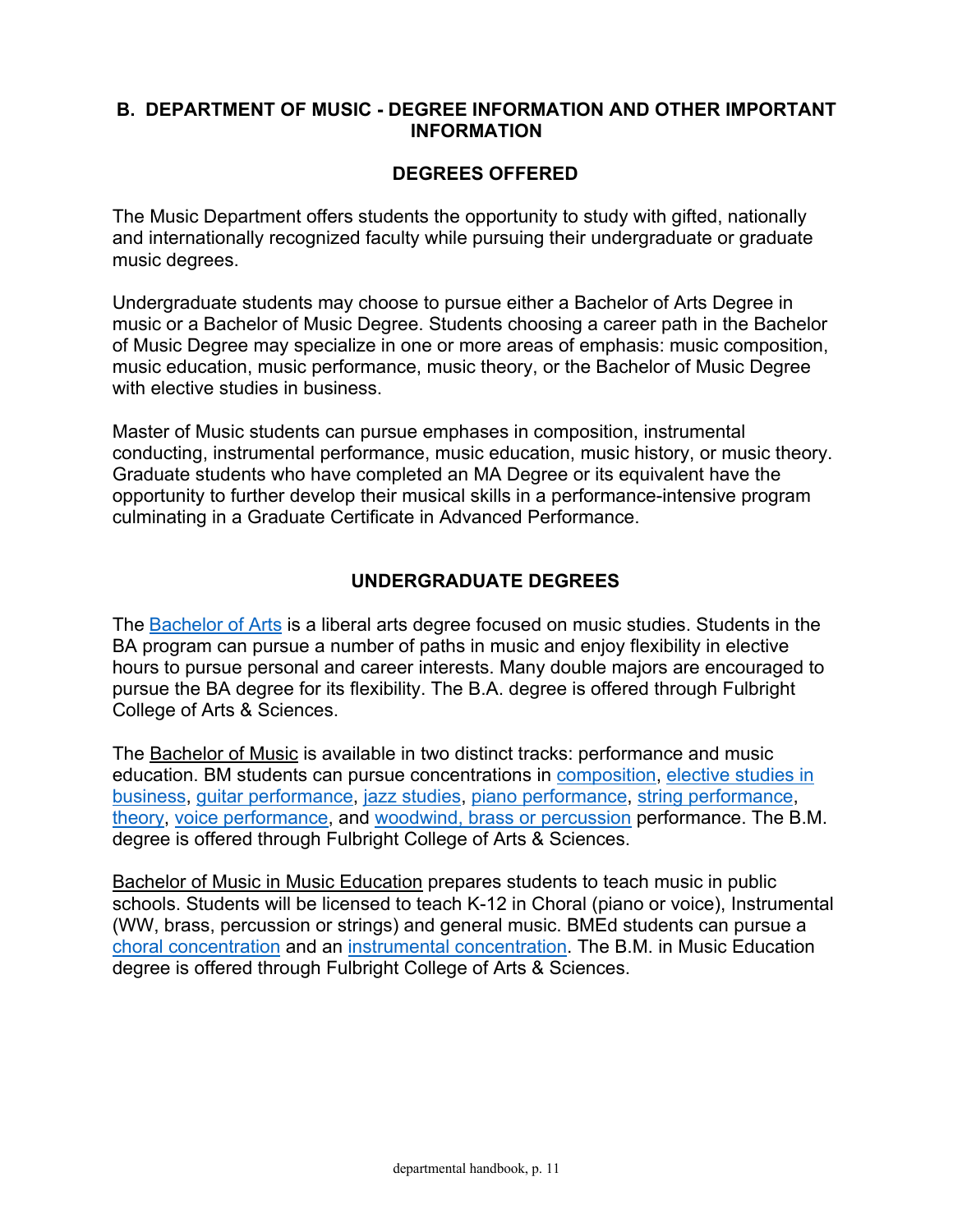# **Other opportunities:**

Minor in Music: Students majoring in a non-music program in Fulbright College may elect to pursue the Minor in Music. The Minor in Music consists of at least 18 semester hours in music courses to include MLIT 1013, MUTH 1603, MUTH 2603, and either MUHS 3703 or MUHS 3713. Other courses will be determined by the student in consultation with a music faculty adviser. The student must notify the Department of Music of their intent to minor.

Departmental Honors in Music provides upper-division undergraduate students an opportunity to participate formally in scholarly, creative, or performance music activities. Honors candidates carry out independent study, research and performance under the guidance of the music faculty and participate in special honors classes and seminars. It is specifically designed to enable students of superior academic ability or artistic talent to realize more fully their intellectual potential. The student may elect to do the honors project in one of six areas: performance, music history and literature, theory, composition, music education, or ethnomusicology. Honors work may be done in an area other than the student's major area that is, a student majoring in voice performance may elect to do honors work in music history, theory, or composition, etc.

# **GRADUATE DEGREES/PROGRAMS**

Master of Music (including M.M. with Performance, Instrumental concentration; M.M. with Performance, Keyboard concentration; M.M. with Performance, Voice concentration; M.M. with Collaborative Piano concentration; M.M. with Composition concentration; M.M. with Music Education concentration; M.M. with Music History concentration; M.M. with Music Theory concentration; M.M. with Instrumental Conducting concentration; and M.M. with Choral Conducting concentration.) These degrees typically take two years to complete and prepare students for careers such as college-level teachers of music, as professional performers, or for further study at the doctoral level.

Graduate Certificate in Advanced Performance : a performance-intensive program for students who already possess the Master of Music or its equivalent. It is designed for all areas of applied study and is intended for the advanced performer.

Graduate Certificate in Music Education for Special Needs Students : an online graduate certificate for students interested in gaining research-based knowledge in music education to enrich learning for K-12 students with special needs and those gifted intellectually.

Refer to the undergraduate and graduate catalogs Music Catalog for more information, and consult your undergraduate or graduate advisors.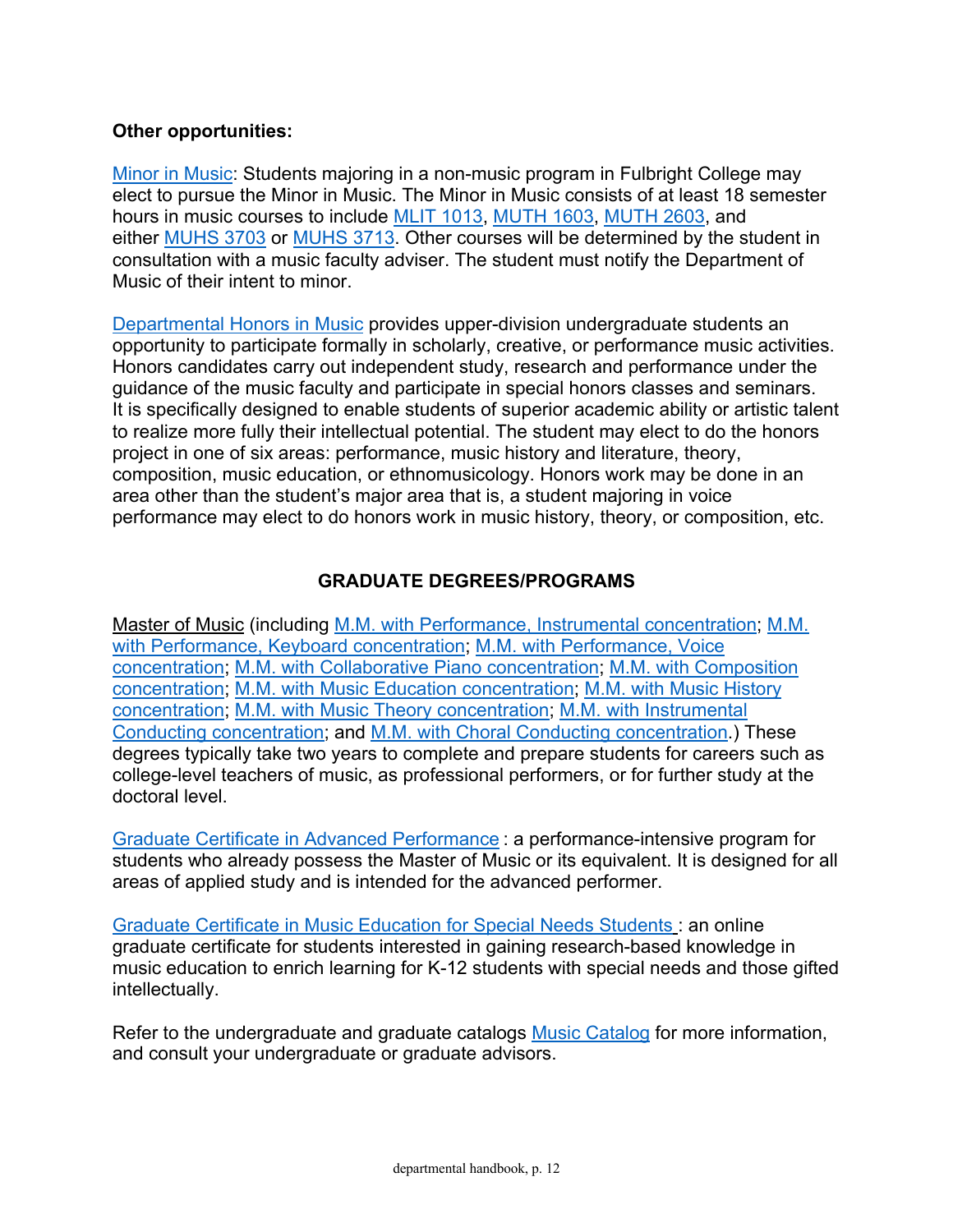# **ADVISORS AND ADVISING**

Academic advising can be one of the most important resources in your educational experience. Your advisor can help you explore programs of studies, understand academic policies and procedures, select appropriate classes, and review your degree audit. Basically, your advisor can help you navigate through your college experience. Take advantage of academic advising by visiting with your advisor regularly each semester at the Fulbright Advising Center, 322 Champion's Hall. Their website has information on scheduling an appointment, and also has a lot of information on commonly asked questions. Your Fulbright music advisors are Meagon Clarson-Guyll and Daniel Jordan. Within the department, you can schedule an appointment with the Director of Undergraduate Studies, Dr. Lia Uribe.

Graduate advising: Contact the office of Graduate School and International Education

Some music courses are offered irregularly, some courses are prerequisites for others and must be taken in sequence, and other courses fill up quickly when they are offered. Therefore, in order to avoid any delay in your graduation, you should be thoroughly knowledgeable in the requirements for your degree. Students should consult their advisers on a regular basis, not limited to registration matters but including all areas of their academic careers. You should be proactive and consult with your Fulbright College advisor regularly, especially when you are in doubt.

# **SENIOR WRITING REQUIREMENT**

The Fulbright College of Arts and Science requires all students to submit a substantial and satisfactory research or analytic paper in their major field of study prior to graduation. The paper must be submitted **before** Dead Day to avoid possible delays in graduation. Music courses with assignments that satisfy the writing requirement are MUHS 4253 Capstone Seminar and MUED 4112 Pedagogy in Music Education. Students pursuing double majors need only complete the writing requirement in one major, and satisfactory completion of an honors thesis also fulfills this requirement.

# **DROPPING AND ADDING COURSES**

Occasionally it is necessary to make an adjustment to your schedule after the normal registration process is completed. Procedures for "Drop-Add" are included in the University's Schedule of Classes, published each semester. Make sure that you take advantage of the opportunity to discuss with your advisor the ramifications of each change you are contemplating.

Students may add courses during the first five class days of a fall or spring semester. Students who drop classes will have their fees adjusted according to Fayetteville Policies and Procedures 330.0 – Tuition and Fee Adjustment Policy for Dropping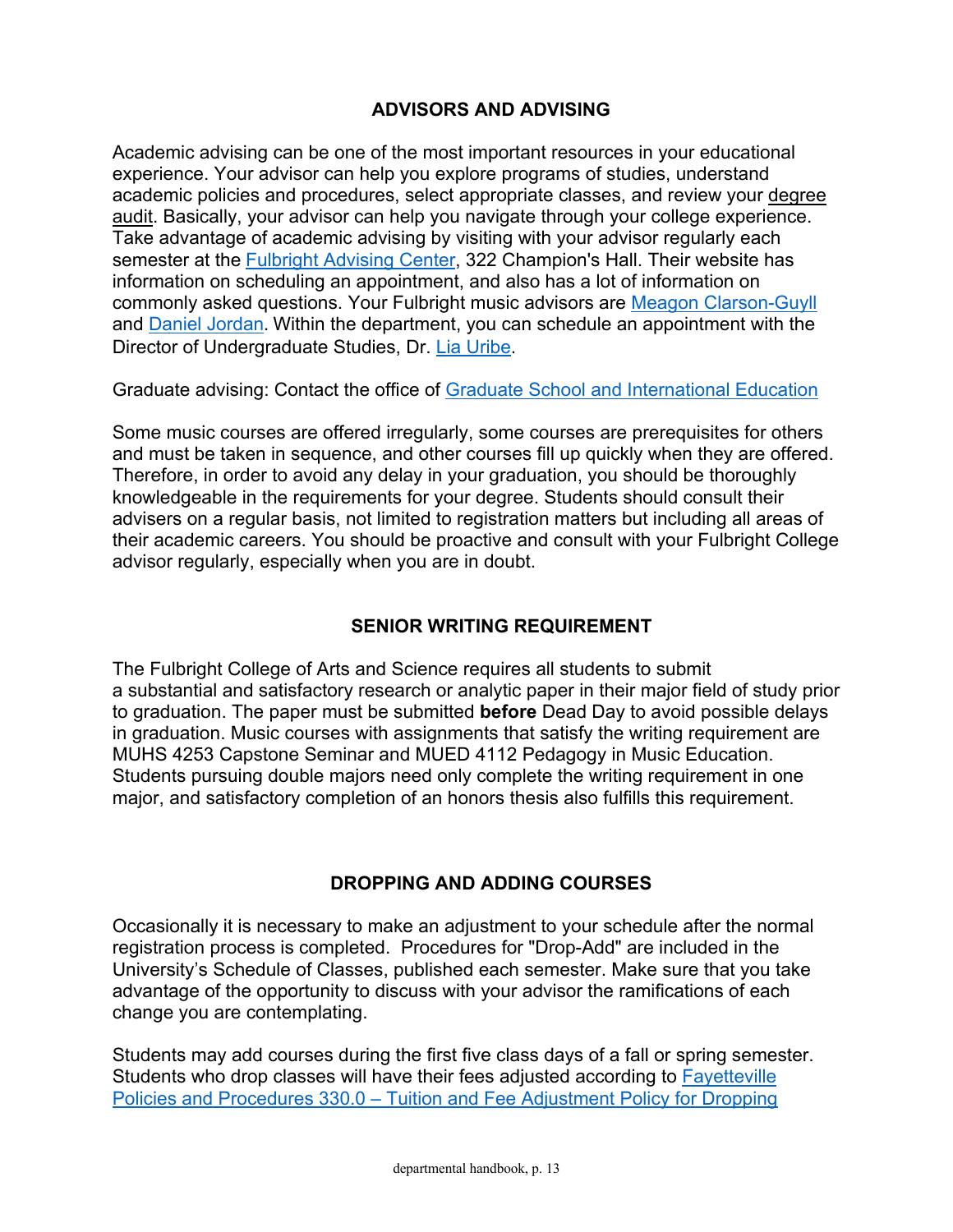Classes. Drops and withdrawals are two different functions. In a drop process, the student remains enrolled. The result of the withdrawal process is that the student is no longer enrolled for the term. Fee adjustment deadlines for an official withdrawal are noted in Fayetteville Policies and Procedures 518.0 – Tuition and Fee Adjustment Policy for Official Withdrawal.

A student may drop a full-semester course during the first 10 class days of a fall or spring semester without having the drop shown on the official academic record. After the first 10 class days, and before the drop deadline of the semester, a student may drop a course, but a mark of "W," indicating the drop, will be recorded. A student may not drop a full-semester course after the Friday of the thirteenth week of classes in a fall or spring semester. Drop-add deadlines for partial semesters, intersessions, and summer sessions are listed on the semester calendars located on the Office of the Registrar's website.

## **RECITAL ATTENDANCE POLICY Controlled due to COVID protocols. Check with your studio professor**

Recital attendance requirements represent a significant portion of the course content of major applied study, providing for development of concert listening habits, exposure of the student to literature other than his or her own, development of concepts relating to the listener's role in music, and developing good concert etiquette.

Each student must attend 8 recitals or concerts during the course of each semester. The recitals will not include recitals in which the student performs more than one selection.

The Recital Attendance Requirement ends after seven semesters; students may apply to be excused from further attendance by completing the WRH Petition Form available in the Music Office.

Students with fewer than seven semesters of attendance who feel they can present a compelling case to be exempt from the policy must initiate a petition, available in the Music Office, which must be supported by the applied teacher and area coordinator, and approved by the Music Dept. Chair. Normally, these students will be required to attend extra evening performances. Emergency absences (i.e., illness, funeral) must be excused by the private teacher

# **COLLABORATIVE PIANIST REQUESTS**

Collaborative Pianist Request Form to Request Deadlines: before the date of performance Recital 9 weeks / Short Jury 5 weeks Barrier Jury 7 weeks / Department-Sponsored Events 5 weeks. Here you will find the request form.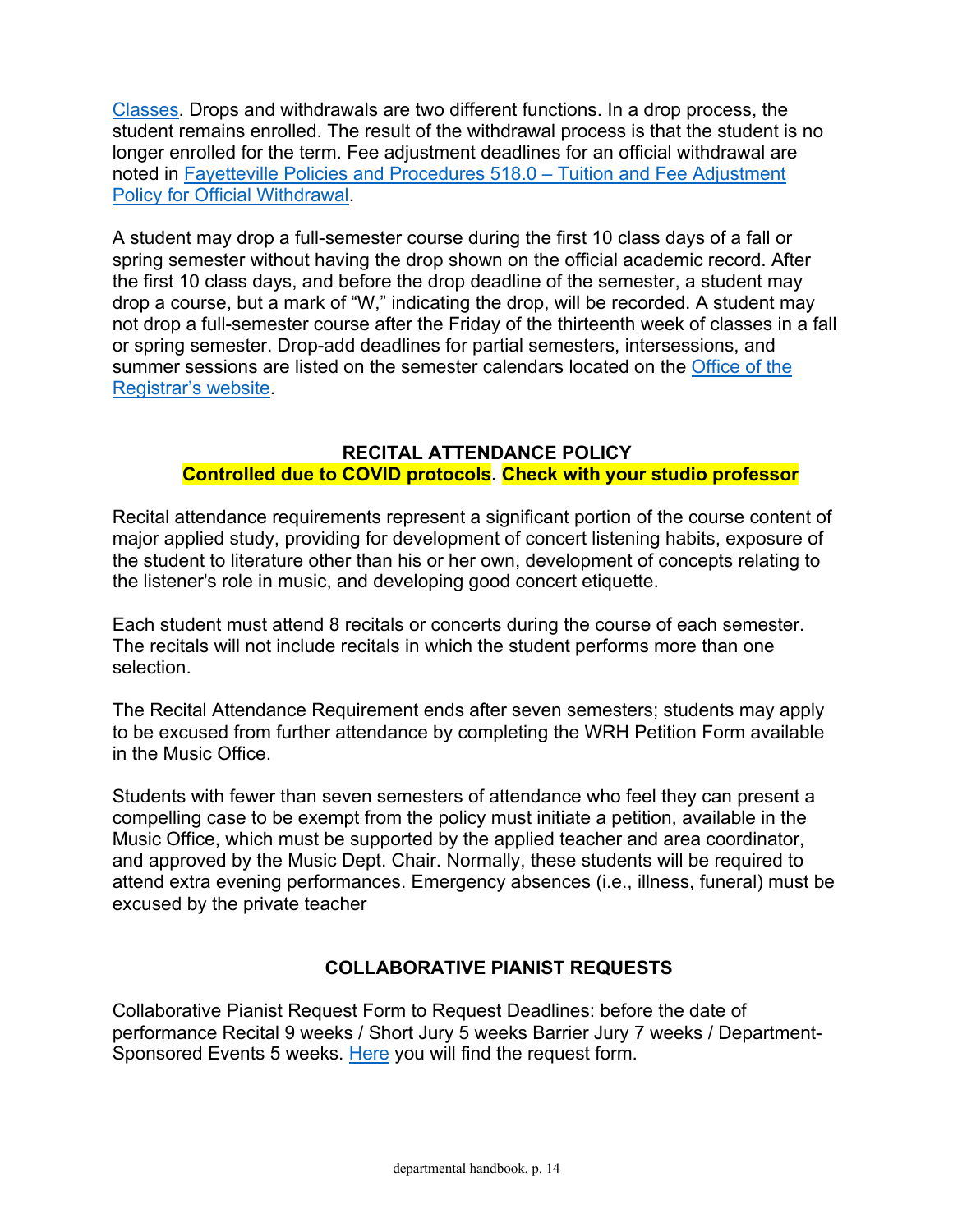# **APPLIED MUSIC JURIES Controlled due to COVID protocols. Check with your studio professor**

Each undergraduate student enrolled in MUAP performs a jury at the end of each semester; the jury is the equivalent of the final examination requirement in other courses. The jury is normally performed for a panel of music faculty. The jury members submit grades for the jury performance; these grades are averaged, and that average, in turn, is averaged with the private instructor's semester grade (instructor's grade counts 2/3 of the final grade). Students are required to complete and submit a Jury Form (available in the rack next to the bulletin board across from the Music Office and online) in accordance with the guidelines of their areas. Each area coordinator posts jury sign-up sheets by the main office in the music building in the last two weeks.

After 4 semester of study students perform a **Sophomore barrier**. The barrier determines readiness for upper-level study.

# **ENSEMBLES**

Students majoring in music at the University of Arkansas are required to enroll in a Music Department Ensemble during each semester of full-time enrollment. Scholarship requirements may differ from degree requirements. Here you will find information about the Department of Music diverse ensembles.

# **PERFORMANCE OPPORTUNITIES**

Solo performance represents an important part of a music student's training at the University of Arkansas, regardless of degree. Students are encouraged to take advantage of these opportunities:

**Concerto-Aria Competition**: Takes place near the end of the Fall semester. An independent panel of judges is hired to select soloists to perform with the North Arkansas Symphony Orchestra during the Spring Semester. One movement of major concerto, memorized, 10-minute time limit; literature must be approved in advance by the conductor. For more information contact Dr. Nophachai Cholthitchanta

**Honors Recital Competition**: Soloists and ensembles are selected through competitive audition, involving the entire music faculty as judges. For more information contact Dr. Miroslava Panayotova

**MTNA Competition**: National competition organized by the Music Teachers National Association, and held at the state, regional, and national levels. State competition normally takes place the last weekend in October.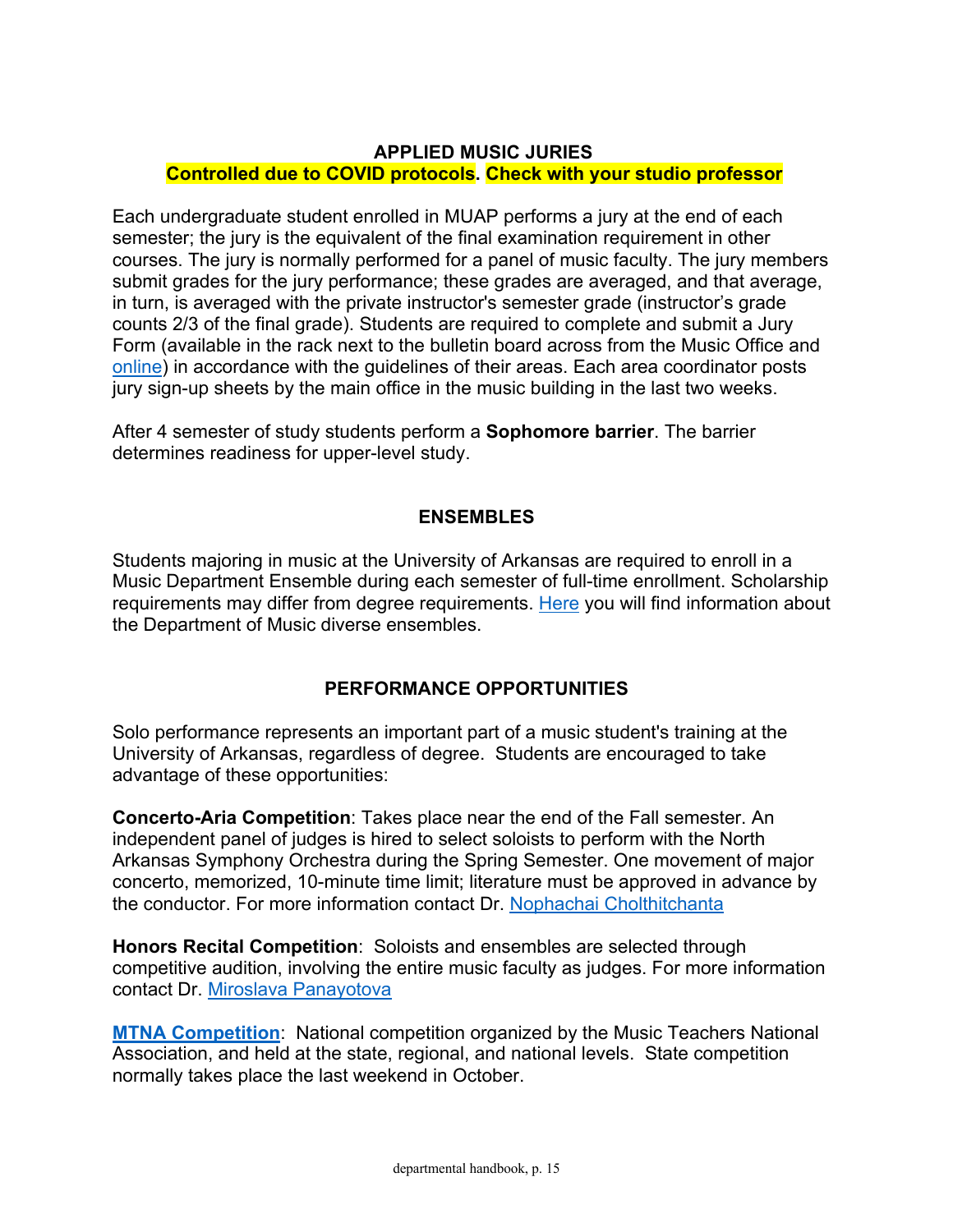# **SCHOLARSHIP PROCEDURES AND POLICIES**

In addition to campus-wide scholarship and financial aid programs such as the Academic Scholarships and Pell Grants, the Department of Music offers scholarships to deserving students who major in music or participate in activities throughout the department.

Each award is determined by a panel of at least three departmental faculty and/or staff members. Criteria for selection typically include musical ability, academic performance, evaluation of non-academic awards or achievements, and references by prior ensemble or private study instructors.

Scholarships from the Department of Music may be combined with other awards disbursed by the University of Arkansas provided the student does not exceed Cost of Attendance regulations as set by federal and state guidelines.

- **ELIGIBILITY** High school seniors, college transfer students, and current University of Arkansas students are eligible for Department of Music scholarships.
- **AWARDS** Scholarships in various amounts are awarded by the department on the basis of talent, musicianship, academic record and recommendations from previous teachers. Departmental awards are available to all students with a 2.5 GPA regardless of major. Other awards stemming from privately funded sources may specify other criteria (e.g. major, instrument, or ensemble).

Some of the available scholarships are:

- **Music Department Scholarships** (Available to Woodwind, Brass, Percussion, Voice, String, and Piano/Organ students by audition)
- **Choral Scholarships** (available to students participating in a concert choir)
- **Inspirational Singers Scholarships** (available to students participating in Inspirational Singers)
- **Jazz Scholarships** (available to students participating in Jazz Ensemble; preference given to "rhythm section" musicians)
- **Band Scholarships** (available to brass/woodwind/percussion students; generally require participation in Wind Ensemble or Razorback Marching Band in the Fall and one of the concert bands in the Spring)
- **Arkansas Territorial Scholarships** (available to string players, pianists, and vocalists majoring in music)
- **Wayne Allen Stevens Scholarship** (available to Music Education majors)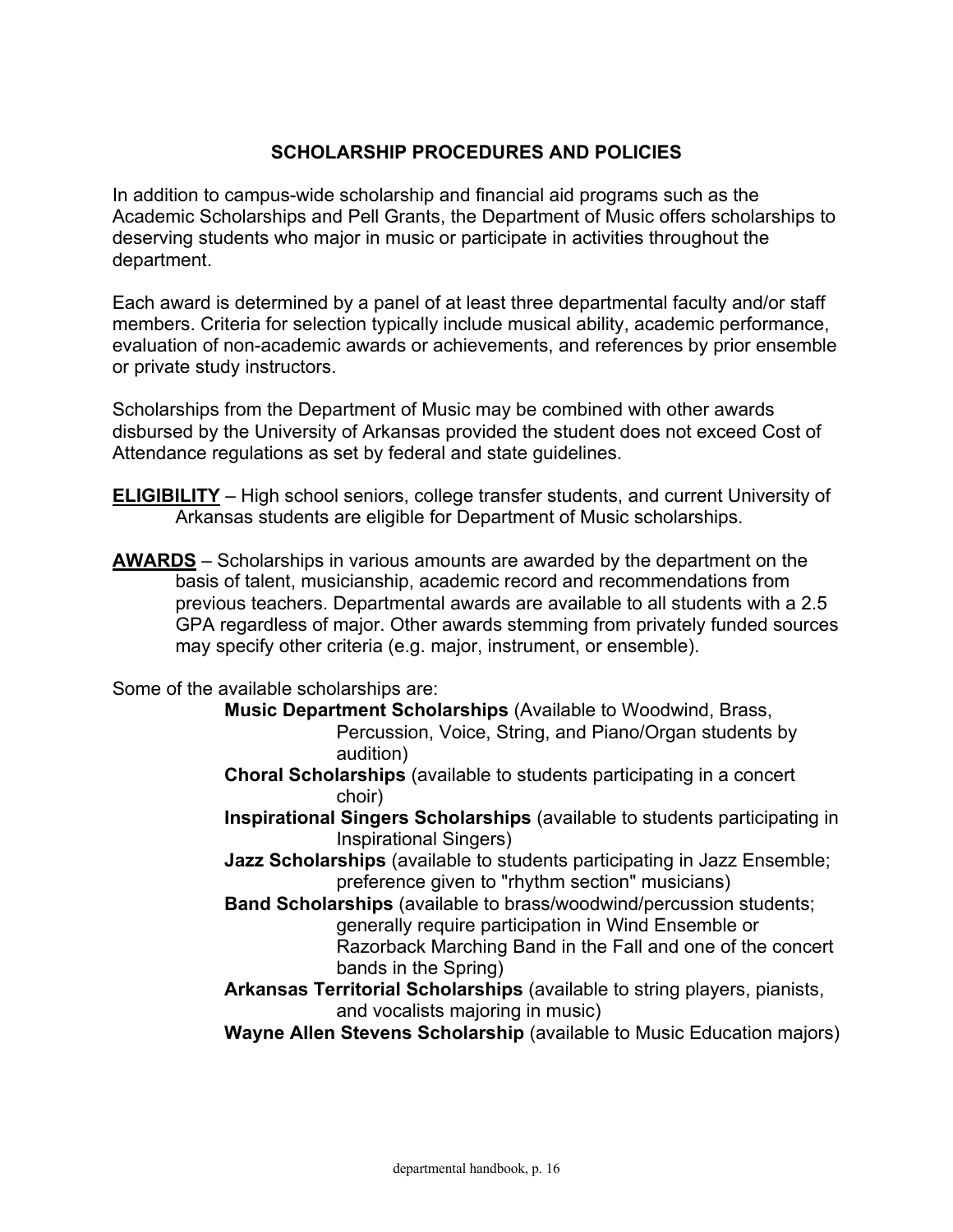- **CREDENTIALS** All incoming freshman, transfers students, and current UofA students applying for admission to the Department of Music are also evaluated for a potential scholarship and notified prior to enrollment.
- **EVALUATIONS** All candidates will be evaluated by an audition committee of at least three departmental faculty and/or staff members. Evaluation by the committee includes: 1) an audition of solo performance of one or more compositions; 2) application; 3) submitted references. For candidates unable to audition in person on campus, the department accepts submissions of video recordings.
- **RENEWAL OF SCHOLARSHIPS** All students awarded a scholarship are provided a Letter of Agreement signed by the Chair of the Department (for departmental awards) or the Director of Bands (for band awards). Letters of Agreement communicate criteria for both the scholarship's disbursement and renewal.

Criteria vary by award but may contain any or all of the following.

# **Disbursement**

- 1) Full-time enrollment
- 2) Appropriate ensemble enrollment
- 3) Applied private study enrollment
- 4) Appropriate selection of courses as determined by an academic advisor
- 5) Appropriate declaration of major

## **Renewal**

- 1) Maintenance of a 2.50 cumulative Grade Point Average
- 2) 12 hours of completed coursework per semester
- 3) Grade of A or B in appropriate ensemble
- 4) Grade of A or B in applied private study

Scholarship renewal eligibility is determined prior to the start of each term (June for fall; December for spring). Students whose work meets the standards for renewal are automatically renewed. Work done during a summer may count toward the yearly total of the year just completed; however, a student whose work does not meet the standards for renewal at the end of the Spring Semester will receive a probation letter for the coming year. Probationary status can be converted to normal status upon the completion of the summer hours.

**SCHOLARSHIP PROBATION** – Students who do not meet the standards for automatic renewal will be placed on scholarship probation and will be notified by the Chair of the Department of Music. A student on Scholarship Probation will still receive their scholarship for the term. However, if a student still does not meet renewal criteria at the end of the probationary period, then the award will be forfeited.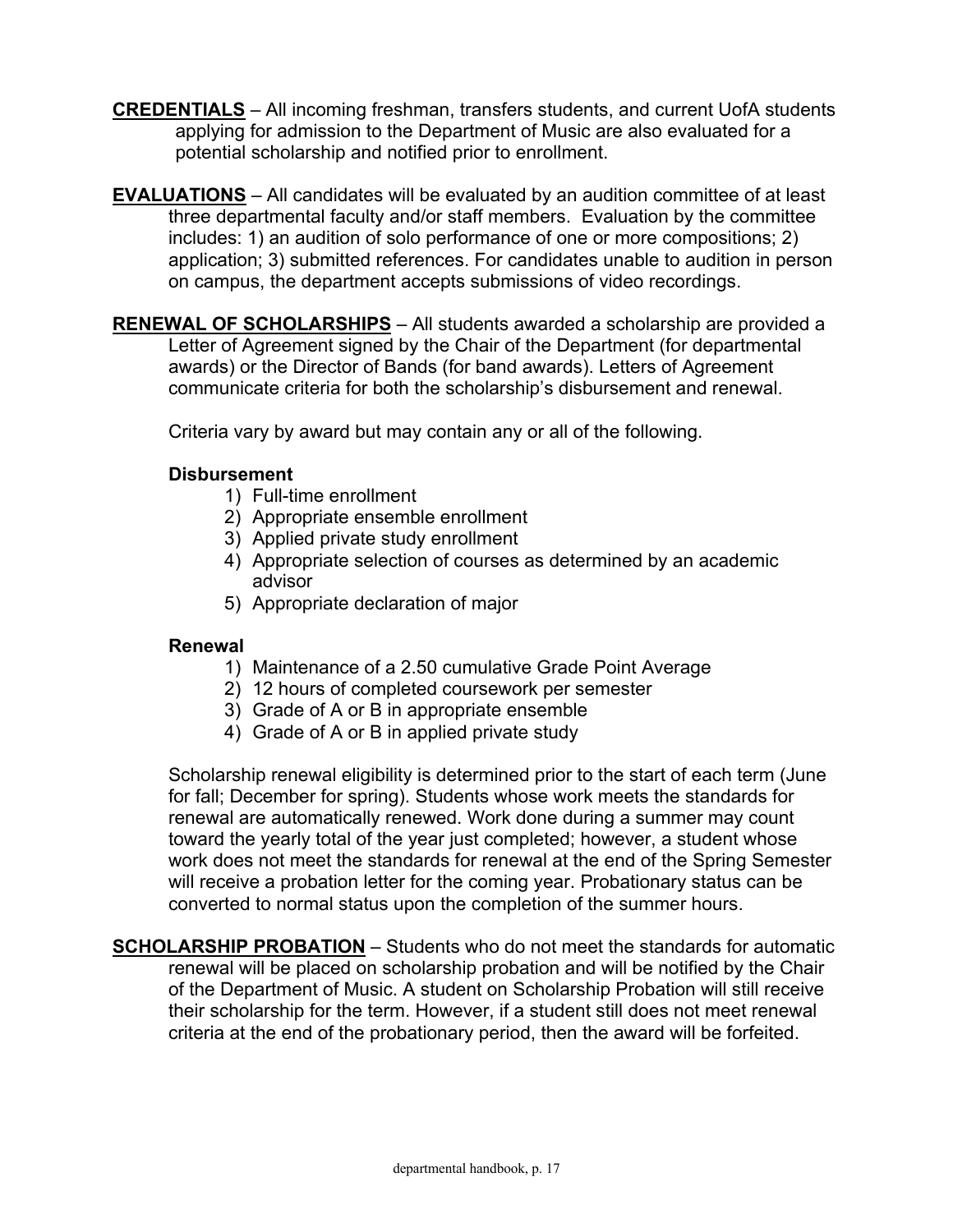# **PETITIONING PROCESS**

All policies and regulations of the University of Arkansas allow a petitioning process as an avenue for students to present what they feel are compelling reasons to be exempt from a policy or requirement. The petition normally takes the form of a letter addressed to the official or committee charged with carrying out the policy or regulation. If you wish to present a petition, but are uncertain of the procedure, consult with your private teacher, area coordinator, academic advisor or the department chair.

# **STUDENT GRIEVANCES**

#### **Informal Resolution**

Undergraduate students who wish to seek further review of an academic or nonacademic decision or action by the University or a University employee (in an official capacity) that the student contends was in violation of written campus policies, or constitutes unfair or unequal application of such policies, should first seek to resolve such concerns through informal discussions. In particular, grievances regarding academic matters should generally begin with informal discussions with the student's instructor or with the faculty member supervising a course. If such informal discussions do not reach a satisfactory resolution, then the student may pursue a grievance following the steps in this policy.

## **Applicability of Policy**

This policy applies to undergraduate students enrolled in traditional courses as well as online courses. This policy does **not** apply to matters which are covered by other campus policies or appeal procedures, including, but not limited to, the following:

- grade appeals (see description of process below);
- allegations of discrimination or harassment (including sexual harassment) under the university's non-discrimination policy;
- allegations of failure to provide reasonable accommodations for a disability;
- financial aid;
- enforcement of campus parking regulations;
- violations of the Code of Student Life or the university's Academic Dishonesty Policy; or
- violations of the university's Research Misconduct Policy.

In particular, matters involving allegations of unlawful harassment (including sexual harassment), discrimination and/or retaliation should be reported to the university's Office of Equal Opportunity and Compliance, and matters involving alleged failure to provide reasonable accommodations for a disability should be pursued through the grievance process described on the university's Center for Educational Access website. Additional information about each of the above policies is available on the university's website and through the Office of the Dean of Students.

Furthermore, this grievance process is intended to address alleged violations of university policy with respect to individual students, rather than disagreements with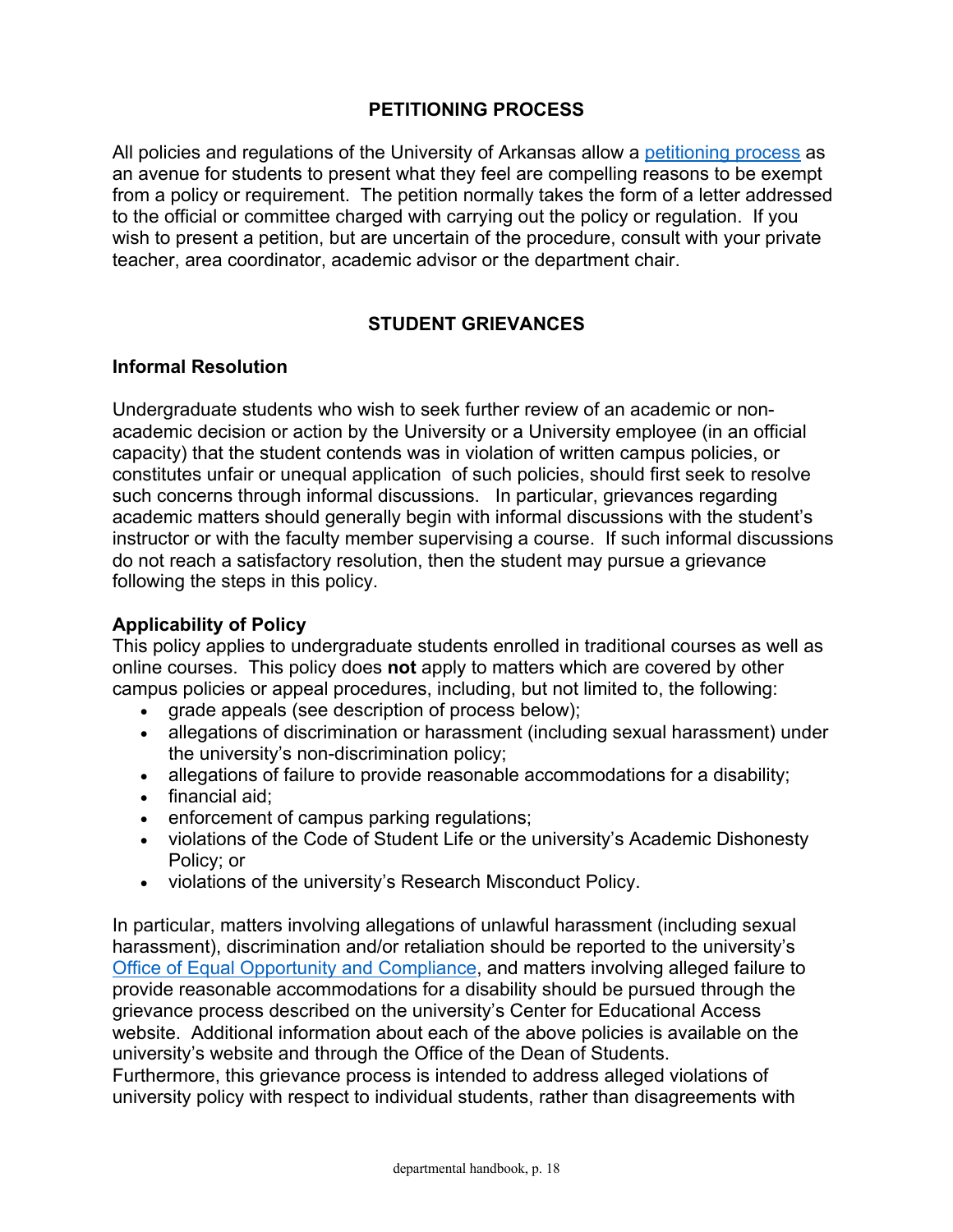existing policies. Questions regarding the applicability of this grievance policy to a particular issue will be determined by the dean of students, in consultation with the provost and other university officials, as necessary.

# **Formal Grievance Process**

If efforts to resolve a grievance informally are not successful, no later than 60 calendar days following the decision or action that the student seeks to have reviewed, the student shall put the grievance in writing, clearly and succinctly stating the facts relating to the grievance and which policies the student contends have been violated or misapplied. For an academically related grievance, the written grievance shall be submitted to the academic unit chair, head or his or her designee; if the concern relates to the chair, then the written grievance may be submitted to the Dean who may appoint an alternate official to consider the grievance. For a non-academic matter, the grievance should be considered by an administrator with authority over the relevant area. The administrator considering the grievance will review the material provided by the student, and may, at the administrator's discretion, gather any additional information that will be helpful to a decision, whether in writing or through meeting with the student or other persons involved. The administrator reviewing the grievance shall make a decision, in writing, within 10 working days after receiving the student's grievance (excluding the day of receipt), or as soon as possible thereafter. The decision will explain the basis for the decision, remedial steps required, if any, and the procedure for requesting an appeal.

# **Appeals**

If the student believes the grievance decision is in error, then that person may, within 10 working days after the date of the written decision, appeal the decision to the relevant dean (for an academic matter) or to the relevant vice chancellor or a designee (for nonacademic matters). The administrator considering the appeal will review the material provided by the student, the grievance decision, any other material which has been assembled regarding the matter, and any applicable university policies and may, at his or her discretion, gather any additional information that will be helpful to a decision, whether in writing or through meeting or consulting with any individuals deemed necessary in the administrator's discretion. The administrator reviewing the appeal shall make a decision, in writing, within 10 working days of receiving the student's grievance, or as soon as possible thereafter. The appeal decision shall be final.

# **External Complaint Resolution**

If a grievance cannot be resolved internally within the university, a student may file a complaint with the appropriate authority in his/her state of residence. Arkansas residents must file complaints in writing with the Arkansas Department of Higher Education (ADHE), 423 Main Street, Suite 400, Little Rock, AR 72201, within 20 days of completing the institution's grievance process. As required by ADHE, the grievant must provide a statement from the institution verifying that the institution's appeal process has been followed. ADHE inquiries are limited to courses/degree programs certified by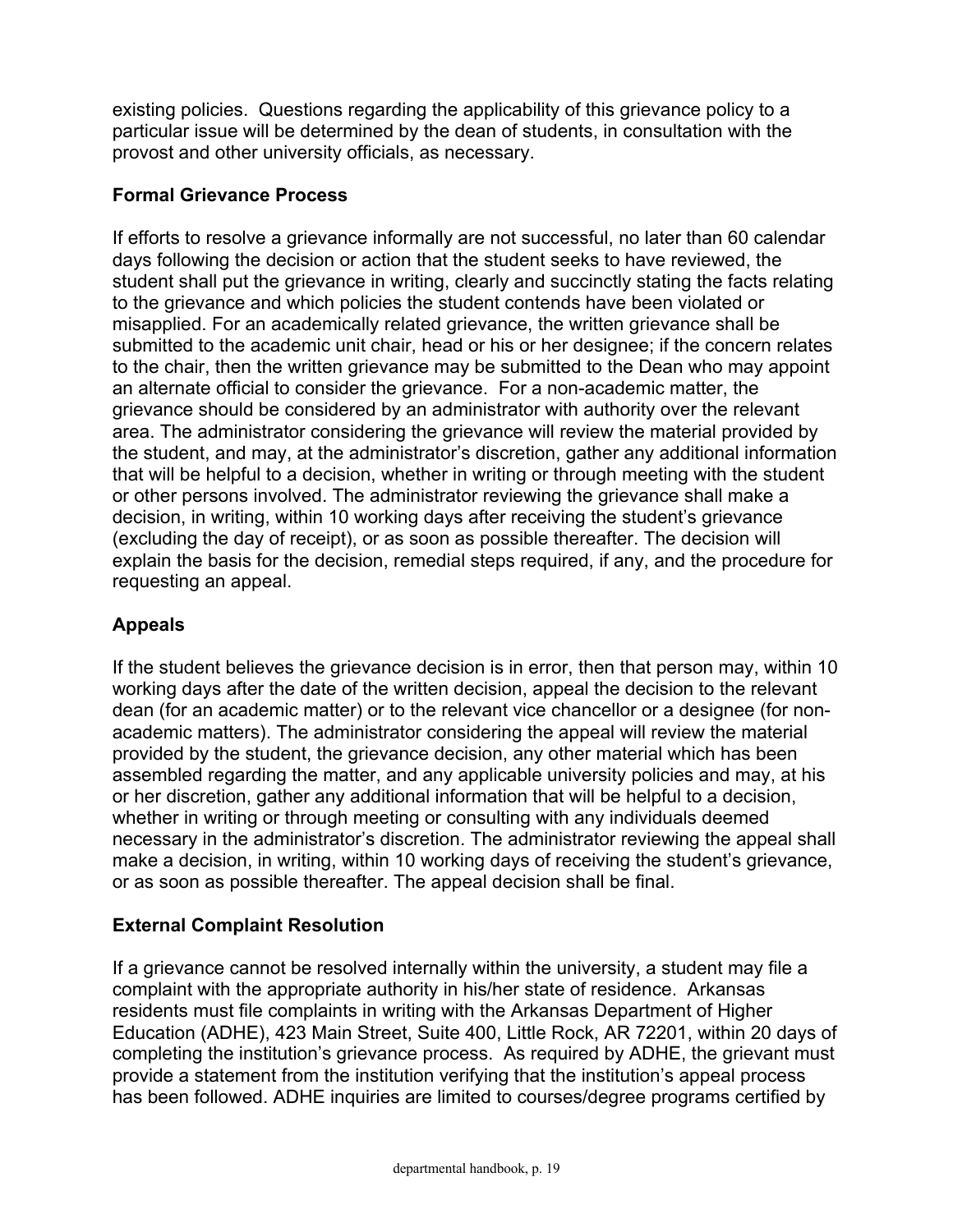the Arkansas Higher Education Coordinating Board (AHECB) under Ark. Code § 6-61- 301 and to matters related to the criteria for certification. For other states, the State Higher Education Executive Officers Association website, provides a list of appropriate state officials and/or entities for each state. Students may also contact the Higher Learning Commission of the North Central Association of Colleges and Schools, which is the university's regional accrediting body, at 230 South LaSalle Street, Suite 7-500, Chicago, IL 60604, or at inquiry@hlcommission.org or 1-800-621-7440. This information is provided pursuant to 34 CFR § 668.43(b).

# **CENTER FOR EDUCATIONAL ACCESS (CEA)**

The Center for Educational Access (CEA) serves as the central campus resource for the University community in regard to students with disabilities and accommodations to remove barriers to access.

In partnership with students, faculty, and staff, CEA staff members work with students individually and assist academic units to determine reasonable accommodations that will enable every student to have equal access to the full range of programs and services. Needing academic accommodations? Think you *might* need them? Get registered with CEA so accommodations can be implemented quickly if needed. Whether you are attending courses on the University of Arkansas campus or taking Global Campus courses via the Internet, the CEA is ready to assist you.

Provision of reasonable accommodations is determined individually, based on the nature of the student's disability, the environmental barriers encountered, and the content of documentation provided. Please feel free to take a look at examples of accommodations which may be available. Students can register with CEA and request accommodations at any point during the semester, but accommodations are *not retroactive*.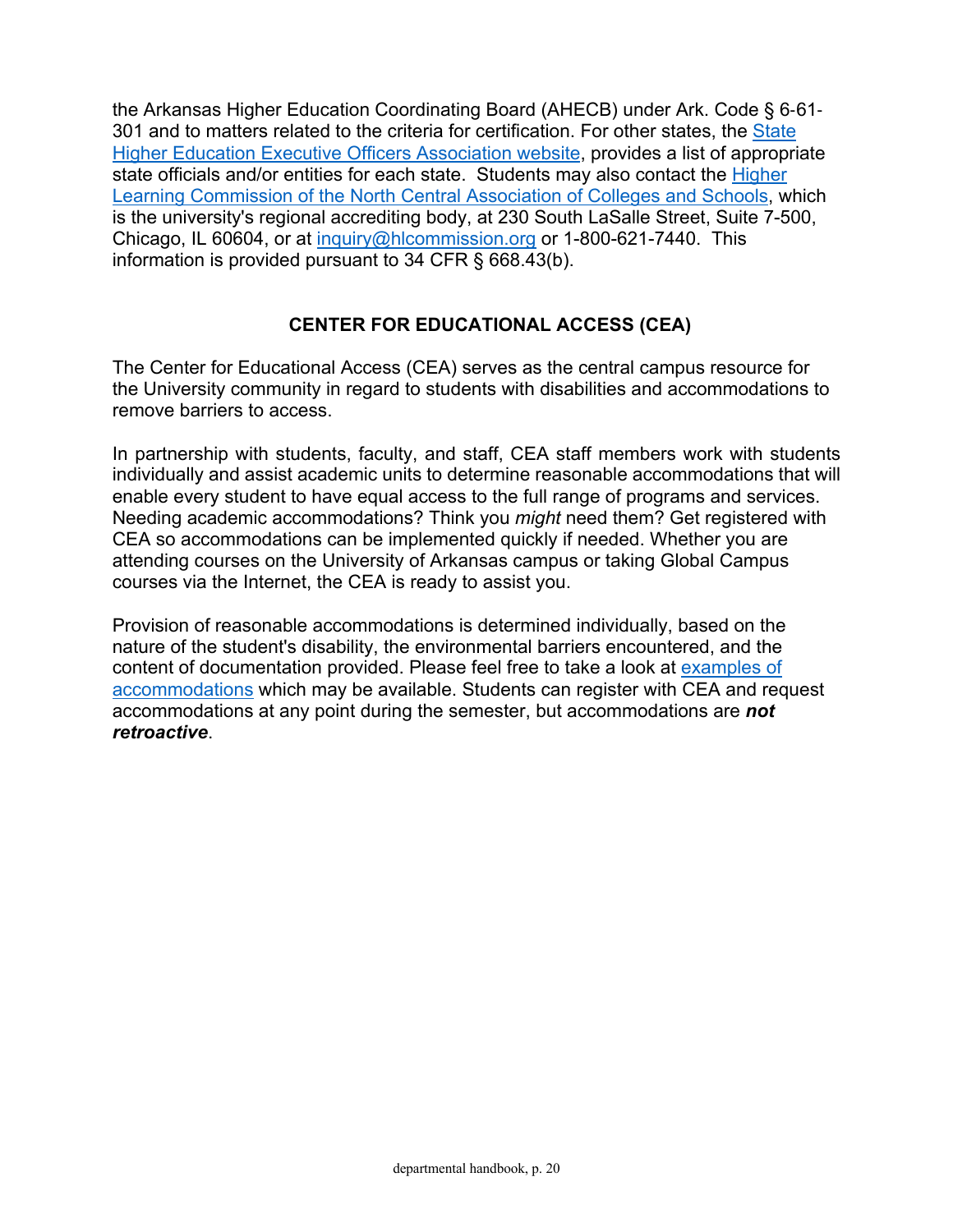# **C. STEPS TO LICENSURE FOR THE MUSIC EDUCATION MAJOR**

## **Stage 1: Complete an Evaluation for Internship.**

- 1. Enroll in a Bachelor of Music in Music Education degree plan: Keep in touch with your assigned Fulbright Academic advisor.
- 2. Obtain clearance through the Office of Teacher Education upon completion of the MUED 2012 Introduction to Music Education course. (Clearance includes application to the University Teacher Education program, passing scores on accepted basic skills assessments, and cleared background checks). Admission requirements and application can be located on the Teacher Education website at https://teacher-education.uark.edu/.
- 3. Obtain a grade of "C" or better in the following pre-education courses: CIED 3023, CIED 3033 (PSYC 2002 is a prerequisite).
- 4. Obtain a grade of "C" or better in all MUED courses.
- 5. Complete all coursework with a cumulative GPA of 2.75 or higher.
- 6. Obtain departmental clearance through successful GPA, coursework requirements, an advising interview with the Music Education Internship Coordinator, and any other requirements specified by the music education program.

## **All requirements in Stage I must be met to be cleared for the internship.**

#### **Stage II: Internship (required for degree completion).**

- 1. Complete the one-semester internship at an approved site. Your internship public school placement(s) will be weighted more in the area that interests you (secondary choral/instrumental or elementary). After you receive your internship assignment, check with your university supervisor and then make a contact with the first school. Read the Internship in Music Handbook.
- 2. Complete the PRAXIS Music Content Knowledge (5113) exam if planning to apply for Arkansas Licensure (recommended, but not required for degree completion).

It is recommended that you enroll to complete the PRAXIS Music Content Knowledge (5113) exam NO later than during the beginning of the internship semester.

There is often a several month delay between registration, completion, and reporting of scores. Licensure applications cannot be completed without your PRAXIS Music Content Knowledge test scores.

3. Complete the measure of pedagogical competence in music education. According to state licensure rules, candidates must pass a pedagogical measure as a part of their degree completion. The music education program uses the TESS Summative Evaluation as a record of pedagogical competence. A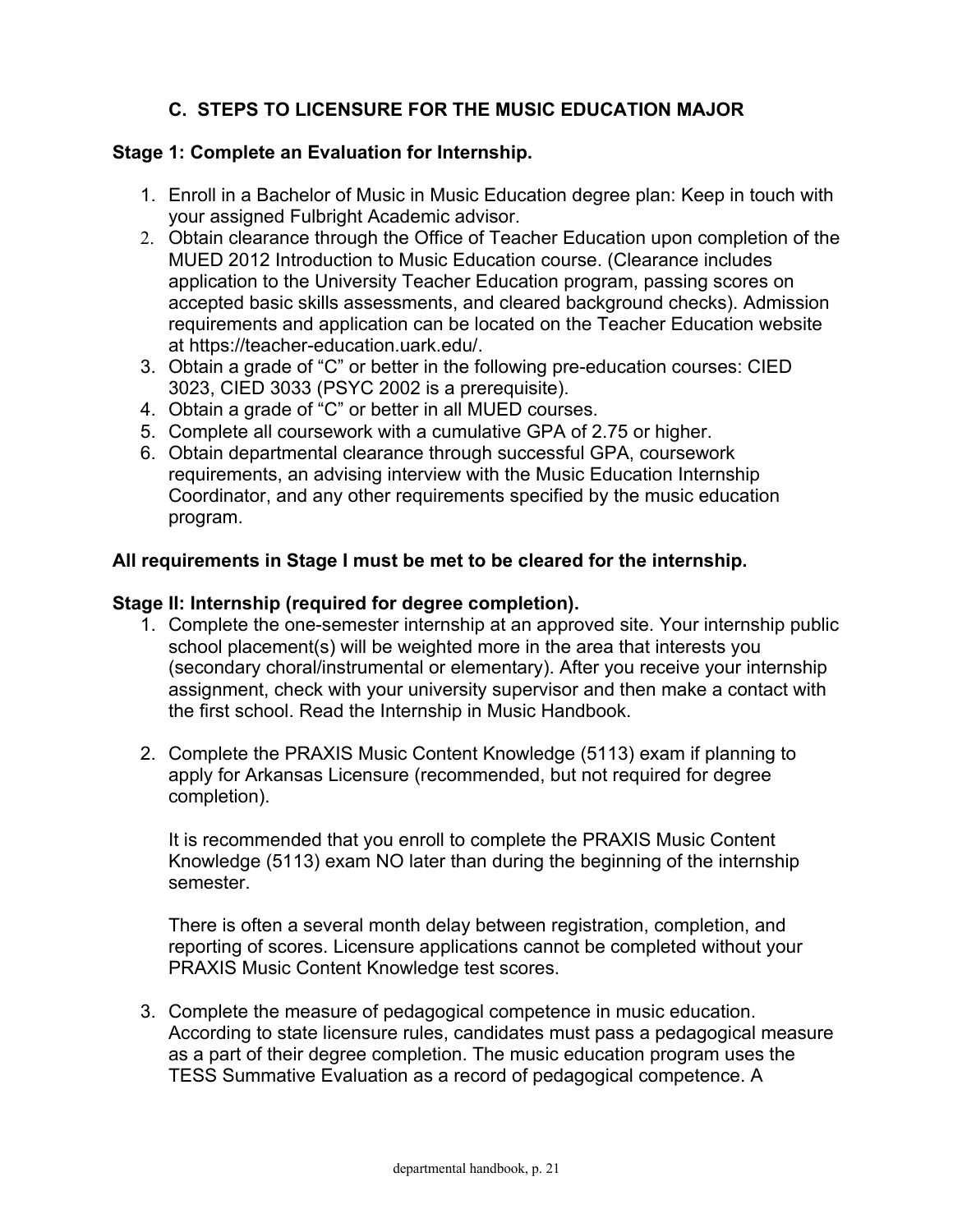candidate must receive an average score of Progressing or better to pass pedagogical competence.

- 3. Graduation Process
	- A. Consult your advisor.
	- B. Apply for graduation online at http://registrar.uark.edu/968.php.

You must pass the one-semester internship and PRAXIS Music Content Knowledge exam (5113) before being issued a teaching license (see above).

Helpful Tips

1. Maintain contact with Mr. Chal Ragsdale (and Dr. Daniel Abrahams who coordinates music education placement) regarding additional requirements. It is important to note that the Arkansas Office of Professional Licensure controls this process, and their continued administration and updating of licensing means continuing changes.

2. In order to receive your diploma pay any parking tickets or library fines. Any outstanding fines or fees can delay the licensure process.

3. Important numbers on campus can be found in the directory or at https://admissions.uark.edu/apply/counselors/index.php

4. Contact the Director of Field Placement and Licensure, Peabody Hall Room 109, College of Education and Health Professions for assistance with the licensure process and background checks.

5. Important contacts:

| <b>Campus Information</b>                          | (479) 575-2000 |
|----------------------------------------------------|----------------|
| <b>Music Office</b>                                | (479) 575-4701 |
| <b>Office of the Registrar</b>                     | (479) 575-5451 |
| <b>Testing Services</b>                            | (479) 575-3948 |
| <b>College of Education and Health Professions</b> | (479) 575-3208 |
| <b>Fulbright College of Arts and Sciences</b>      | (479) 575-4801 |

Arkansas Office of Professional Licensure Four Capitol Mall, Room 106-B Little Rock, AR 72201 Phone: 501.682.4342 Fax: 501.682.4898 Email: ade.educatorlicensure@arkansas.gov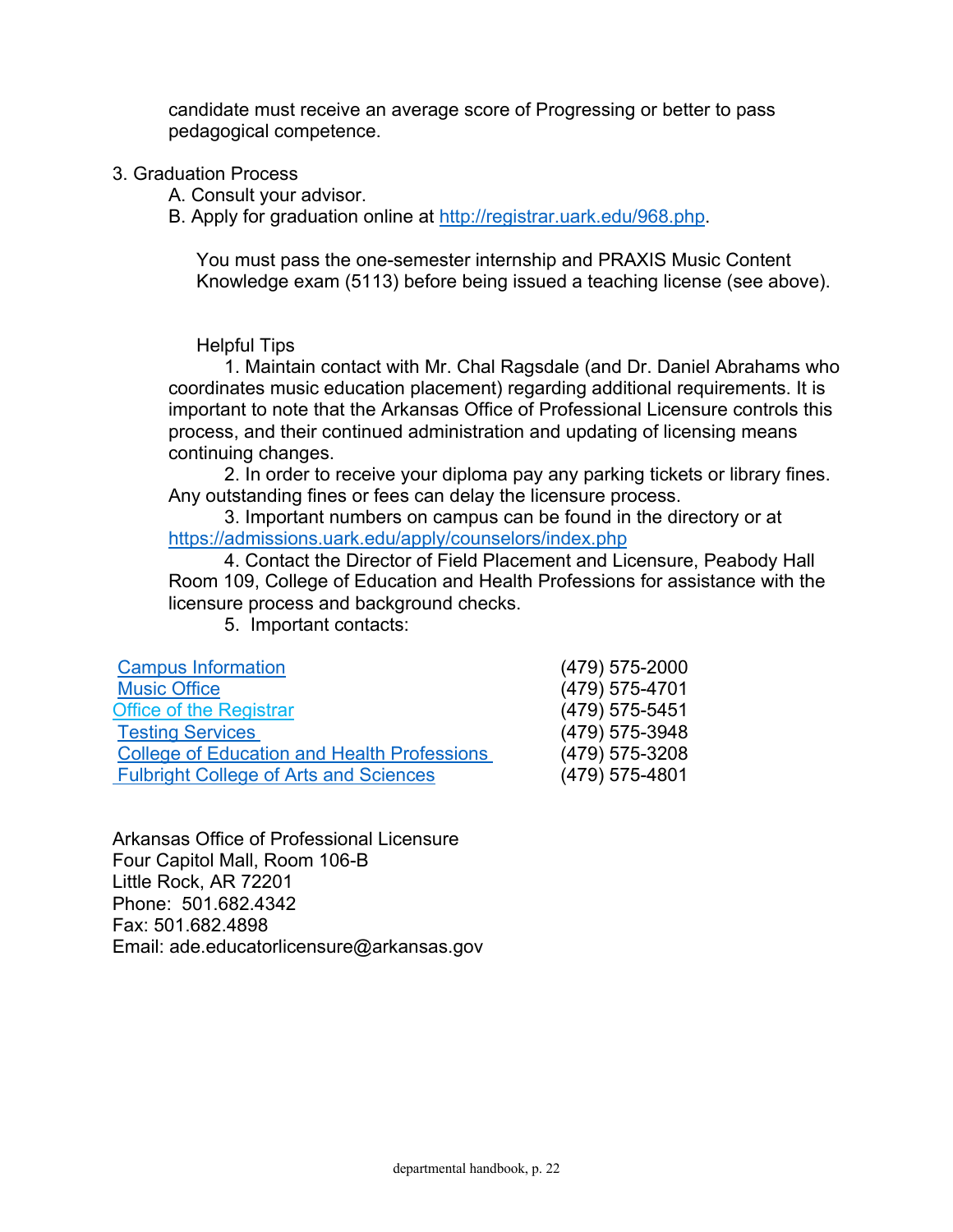## **D. UNIVERSITY OF ARKANSAS MUSIC FACULTY BY AREAS**

Brass: Cory Mixdorf, trombone Benjamin Pierce, tuba and euphonium - area coordinator Richard Rulli, trumpet Timothy Thompson, horn

Composition and Theory: Alan Gosman, music theory - area coordinator Wing Lau, music theory Robert Mueller, composition and music theory Joon Park, music theory Nastassja Riley, music theory Jeremy Allen, composition and music theory

Conducting: **Stephen Caldwell**, choral conducting Christopher Knighten, instrumental conducting- area coordinator Ben Lorenzo, instrumental conducting Jeffrey Summers, instrumental conducting W. Dale Warren, instrumental conducting

Guitar: Jake Hertzog, guitar - Area Coordinator

Jazz: Claudia Burson, jazz piano Kimberly Hannon Teal Jake Hertzog, - Area Coordinator Joon Park Nicola Radan Rick Salonen Christopher D. Teal Fernando Valencia

Piano: Asher Armstrong, piano Claudia Burson, piano, jazz piano Tomoko Kashiwagi, piano, collaborative piano - Area Coordinator Miroslava Panayotova, piano, collaborative piano, class piano Henry Runkles, piano, class piano Helen Becqué, piano and voice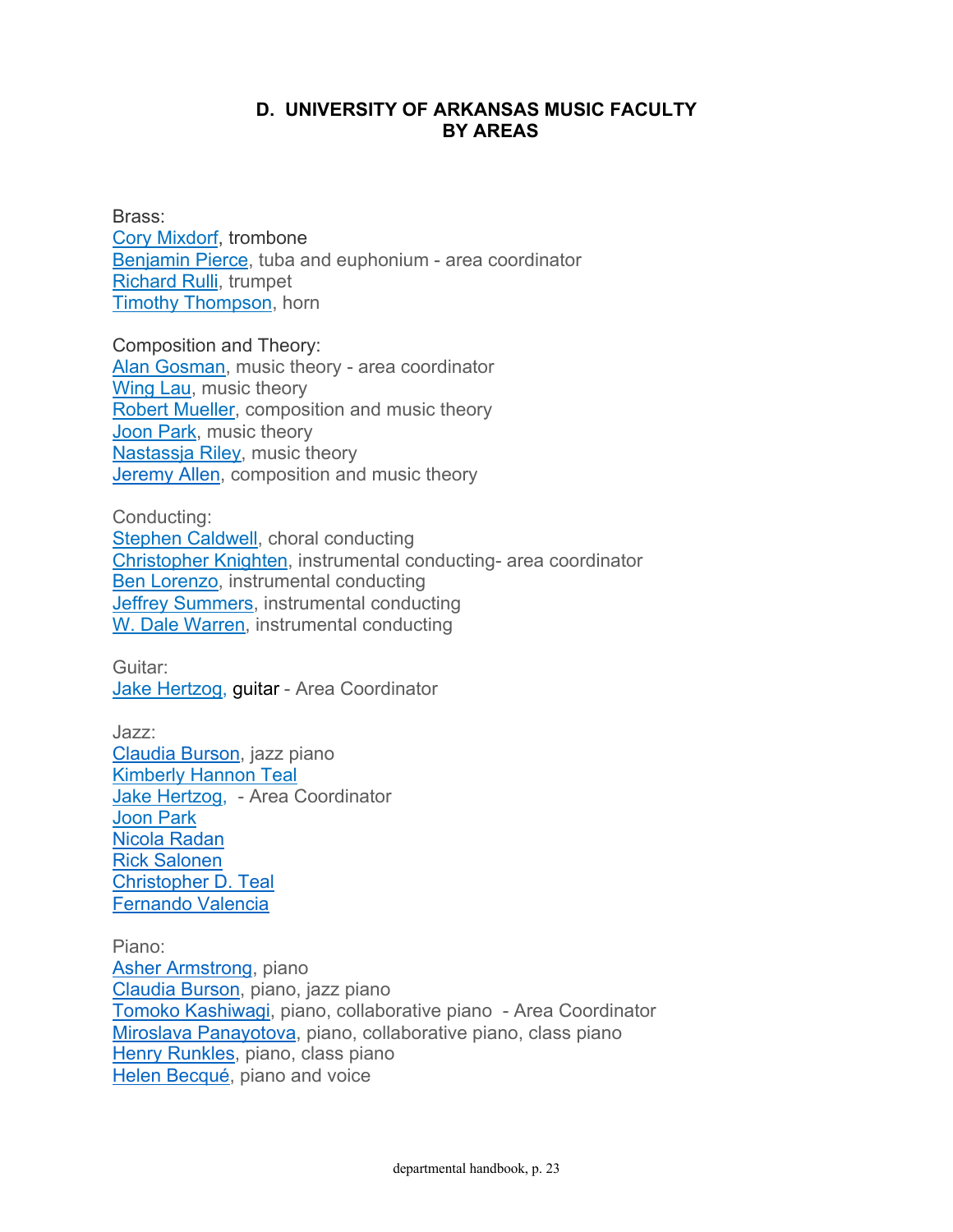Music Education: Daniel Abrahams Janet Knighten Dale Misenhelter **Jeffrey Murdock** Chalon Ragsdale - area coordinator W. Dale Warren

Musicology: Micaela Baranello Justin R. Hunter Matthew Mihalka Kimberly Hannon Teal, - area coordinator

Percussion: Chalon Ragsdale, percussion - area coordinator Fernando Valencia, percussion

Strings: Er-Gene Kahng, violin - area coordinator Josquin Larsen, viola Dominic Na, cello Michael Montgomery, double bass

Voice: Lauren Clare, voice Hyun Kim, Opera/vocal coach Christopher MacRae, voice Jeffrey Murdock, - area coordinator Moon-Sook Park, voice

Woodwind: Nophachai Cholthitchanta, clarinet Theresa Delaplain, oboe Ronda Mains, flute – area coordinator Catalina Ortega, flute Eric Troiano, saxophone Lia Uribe, bassoon